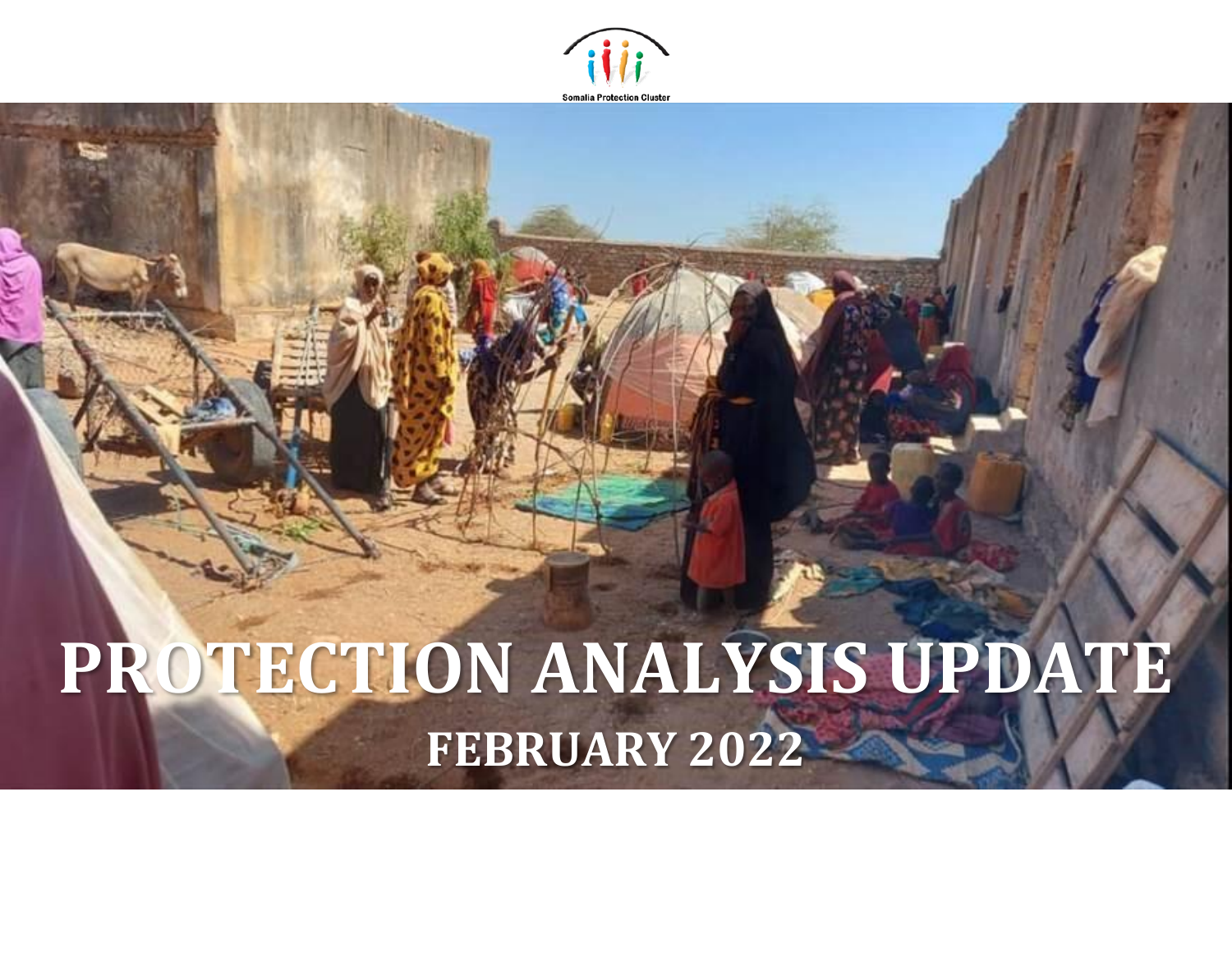# **CONTENTS**

| 2. |  |
|----|--|
|    |  |
|    |  |
|    |  |
|    |  |
|    |  |
|    |  |
|    |  |
|    |  |
|    |  |
|    |  |
|    |  |
|    |  |
|    |  |
|    |  |
|    |  |
|    |  |
|    |  |
|    |  |
|    |  |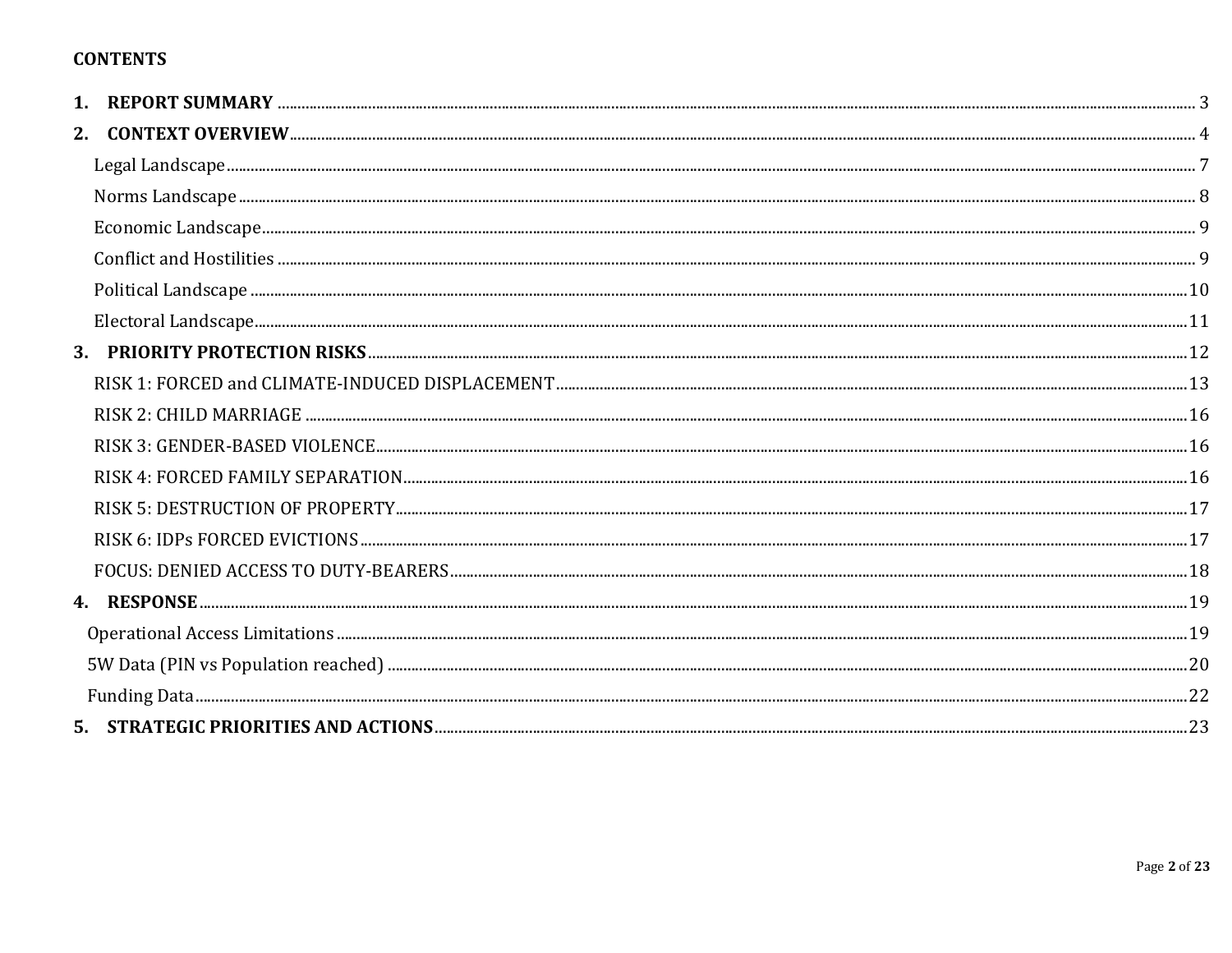#### <span id="page-2-0"></span>1. **REPORT SUMMARY**

Conflict, climatic shocks, natural disaster, and forced eviction are the major drivers of displacement that have led to a complex and protracted humanitarian crisis in Somalia<sup>1</sup>

In 2021, a total of 874,000 individuals were displaced across Somalia. Conflict and insecurity were the most prominent driver of displacement (544,000 individuals), followed by drought (245,000 individuals) and floods (62,000 individuals). Forced eviction is a cyclical protection concern in Somalia and in 2021, 132,909 persons had been evicted across the country<sup>2</sup>.

The protection environment in Somalia is characterized by lack of basic services and access challenges to people in need. The legal and policy frameworks in place are stalled by weak judicial and law enforcement institutions. This is coupled with an overall lack of public awareness on basic rights, that is exacerbated by displacement and structural discrimination based on gender, ability, and clan affiliation.

This report outlines prevalent protection risks such as child marriage, gender-based violence, forced family separation, destruction of property, forced evictions, lack of access to justice, discriminatory practices against persons with minority clan affiliations, and concerns regarding the protection of civilians.

## **Methodology**

This report was prepared through a desk review of various sources, most notably, the protection monitoring systems in Somalia, including: the Somalia Protection Monitoring System (SPMS), the Protection and Return Monitoring Network (PRMN) and the Eviction tracker.

#### **Limitations**

Data available in Somalia is limited to areas that are accessible by humanitarian actors. Those that are not accessible are under the control of Al-Shabaab <sup>3</sup> . A limited data set is collected from individuals that flee Al-Shabaab controlled territories by REACH, titled 'Hard-to-Reach' data. The information in this report was collected using existing reports and data collection methodologies.

<sup>1</sup> Reference in this report to Somalia includes Somaliland, a semiautonomous region. Somaliland, officially the Republic of Somaliland, is an unrecognized autonomous state in the Horn of Africa, internationally considered to be part of Somalia.

<sup>2</sup> Eviction Information Portal. NRC/HLP AoR[. www.nrcsystems.net.](http://www.nrcsystems.net/)

<sup>&</sup>lt;sup>3</sup> "Al-Shabaab has engaged in acts that directly or indirectly threaten the peace, security, or stability of Somalia, including but not limited to

acts that threaten the Djibouti Agreement of August 18, 2008, or the political process; and acts that threaten the Transitional Federal Institutions (TFIs), the African Union Mission in Somalia (AMISOM), or other international peacekeeping operations related to Somalia. Al-Shabaab has also obstructed the delivery of humanitarian assistance to Somalia, or access to, or distribution of, humanitarian assistance in Somalia." [https://www.un.org/securitycouncil/sanctions/751/materials/summaries/entity/al](https://www.un.org/securitycouncil/sanctions/751/materials/summaries/entity/al-shabaab)[shabaab](https://www.un.org/securitycouncil/sanctions/751/materials/summaries/entity/al-shabaab)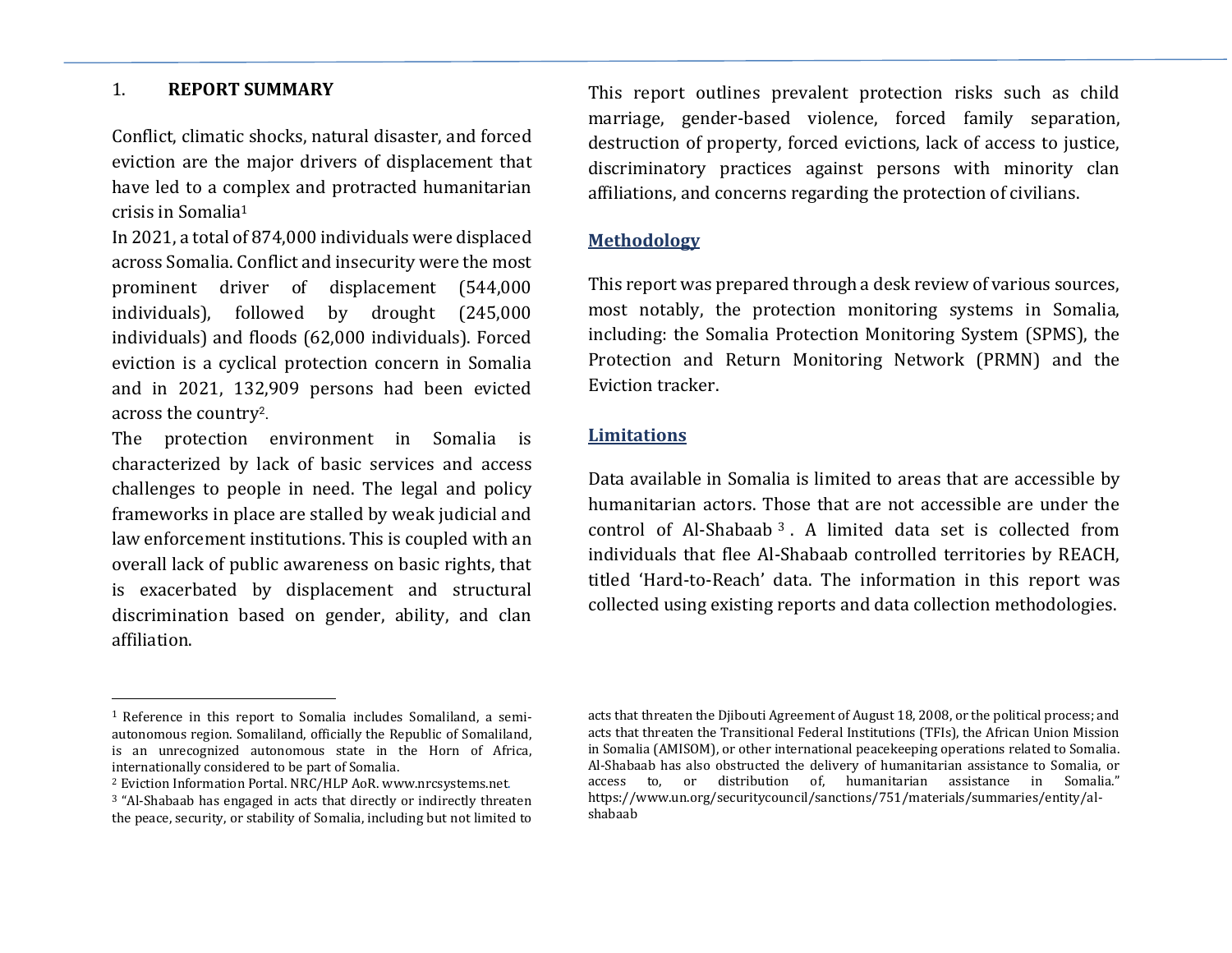

#### <span id="page-3-0"></span>**2. CONTEXT OVERVIEW**

Protection concerns in Somalia stem from acts of violence, exploitation, abuse, coercion, and deprivation, especially in situations of conflict, displacement, and through violations of International Human Rights and International Humanitarian Law. Pervasive features of the conflict in Somalia include targeted and indiscriminate physical attacks on civilians and on property, widespread sexual and gender-based violence (GBV), child recruitment, arbitrary arrest, forced displacement, evictions, landgrabbing, and clan conflicts.

The impact of the conflict is aggravated by a protection environment characterized by impediments for humanitarian workers to access people in need, limited-service provision, weak or missing protection systems, low awareness of basic rights and discriminatory and harmful socio-cultural norms relating to gender and practices which disadvantage minority clans and marginalized groups such as persons with disabilities and impact most upon women and children. Ongoing conflict, drought and flooding has devastated livelihoods of millions of people and exacerbated the acute food insecurity and malnutrition rates and induced largescale displacement. Water is used as a weapon of conflict by al-Shabaab by levying charges on the communities to access water points.

Gender-based violence affecting women and girls remains underreported but widespread, with IDPs remaining particularly vulnerable. Gender inequality, societal power imbalances, a weak functioning justice system, protracted conflict, and displacement, all contribute to an inadequate protection environment that leaves women and girls highly exposed to GBV. Their vulnerability is increased due to illiteracy, poverty, family breakdown and unemployment, among other things. Many cases of GBV are not reported and addressed due to a fear amongst women and girls of being ostracized from families or communities, fearing divorce, or forced marriage or barriers to getting married, while other GBV survivors are not aware of services and formal structures for recourse due to unfamiliarity with options and approaches.

The Somalia Protection Monitoring System (SPMS) reveals that no access to compensation and no access to duty-bearers were some of the most prevalent protection incidents reported in 2021. IDPs, adolescent girls (12-17 years), adult women and minority groups were reported to be the most affected. In 2021, KIs reported that access was denied due to socio-economic backgrounds and access was an obstacle because the area had no formal justice systems. Physical abuse, rape and divorce cases were underreported and overlooked due to intimidation felt by the affected groups/individuals. Based on the SPMS findings, community coping mechanisms reveal that community members do in-fact report to local authorities for support, but the response is slow, due to the lack of formal courts in the area or access denied due to gender or social background. As such, the weak/limited access to formal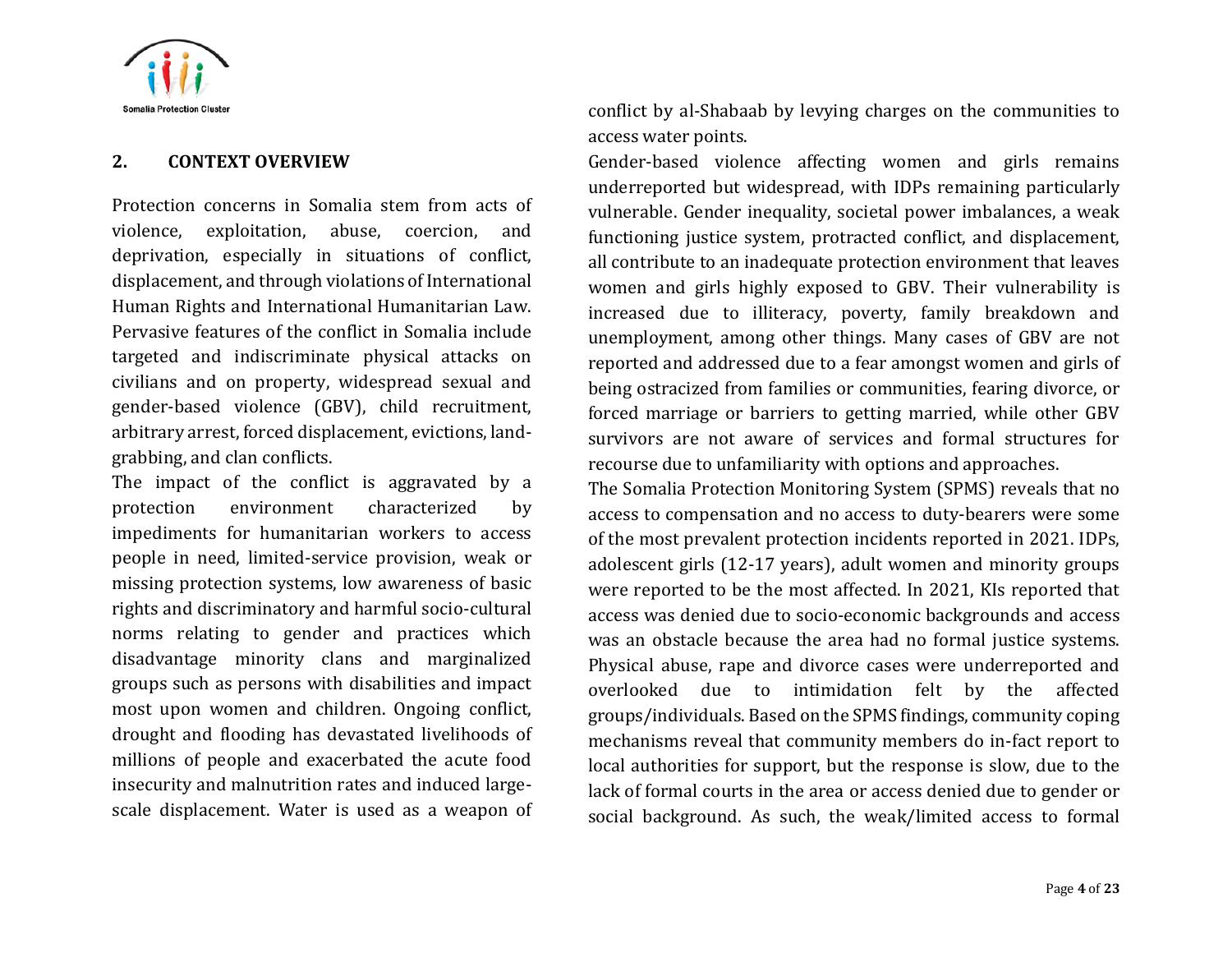

justice is often replaced by the **Somalia Protection Cluster** informal justice system, otherwise known as ADR (Alternative Dispute Resolution) or the Xeer system in Somalia, a practice which has long functioned as an effective tool for promoting social cohesion and regulation of inter and intra-clan affairs. On the other hand, the use of traditional justice has an adverse impact particularly for victims of GBV, children, minority clans, persons with disabilities and IDPs. Aspects of the Xeer custom may violate provisions of the Somali Provisional Constitution, particularly when it comes to the rights of GBV survivors, IDPs and minority groups. Somali citizens struggle to have their grievances justly resolved as they often face discriminatory practices, are not well informed about their rights, and have access to very few functional institutions to meet their justice needs.

Many areas are reported as being unsafe for women and girls especially around settlements due to GBV incidents when fetching water and firewood. Schools especially those in rural areas are reported to be unsafe places for boys where they are potential targets for forced recruitment to armed groups. Family separation as a survival strategy leaves more women-headed and child-headed households in displacement sites, and they then become more vulnerable to other threats.

Structural protection concerns and violations associated with housing, land and property are

rampant and include land grabbing, encroachment, multiple land claims, insecure land tenure, boundary disputes, demolitions, illegal land claims, squatting, illegal occupations, illegal land transactions (fees/ sales), and fraud. Poor land administration and a lack of land management systems, limited access to justice, poor legal and policy frameworks, and weak justice institutions are structural impediments to tenure security and contribute to the protracted crisis.

Forced evictions remain not only a recurring protection concern in Somalia, but also a critical factor to be considered within the broader framework of durable solutions for displaced communities.

Conflicts in Somalia have resulted in contamination from explosive remnants of war (ERW), landmines, and improvised explosive devices (IEDs), which have a detrimental impact on the physical security of civilians, especially for mobile pastoral communities. ERW, landmine, and IED contaminations limit freedom of movement and access to basic services, disrupt livelihoods, and impede stability and recovery.

Civilians bear the brunt of the multi-faceted conflict in Somalia, through death and injury, destruction of property and assets, limited access to services and humanitarian assistance, as well as by being forcibly displaced from their communities due to violence and fear of violence. Conflict also typically results over scarce resources.

The conflict is multi-faceted and layered due to the ever-present inter-communal competition and rivalries brought to the forefront through limitations in systems enabling access to land and political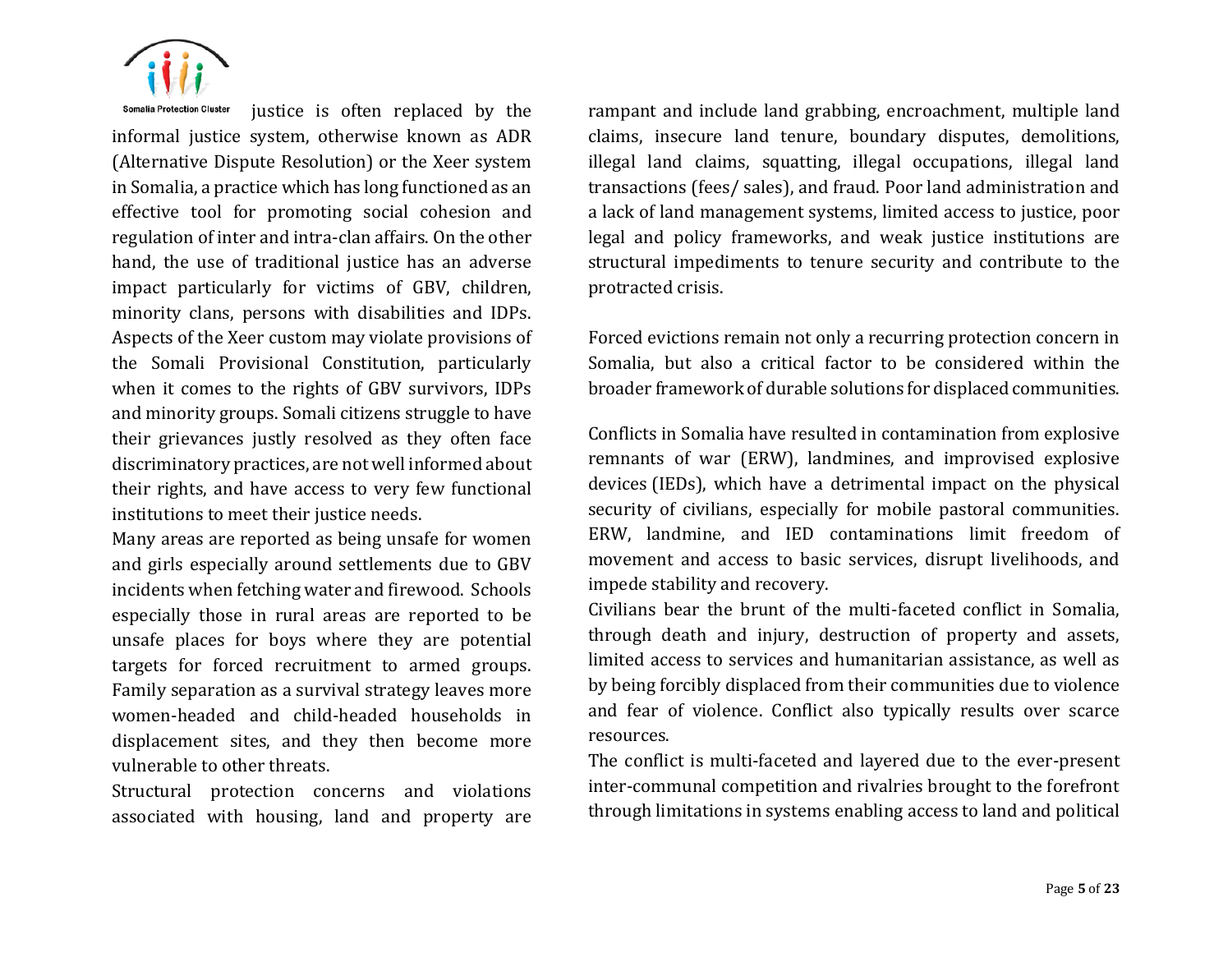

power at community, regional, national and Federal Member State (FMS) level. Relations between the Federal Government of Somalia (FGS) and the Federal Member States (FMS) have been marked by competition over power, resources, and control of armed forces. Elections at the FMS level are also marred by violence and accusations of interference by the FGS.

Al-Shabaab, an Al Qaeda affiliated group, is engaged in a war with the Government of Somalia that is backed by AMISOM forces. Although Al-Shabaab, a non-state actor, has lost control of most of the major cities, they still control a majority of the rural areas, some major cities in South Central Somalia and major transport/supply roads throughout the country. They continuously attack the Somali Government and AMISOM forces within Mogadishu and other areas in South Central Somalia.

Islamic State fighters, who operate in Puntland State in Somalia, have reportedly broken away from Al-Shabaab and have carried out assassinations against government officials and businessmen. Therefore, in the Puntland State of Somalia, two non-state armed groups are present, both the Islamic State Fighters and Al-Shabaab. Recently, Puntland security forces

with partners creates accountability challenges and may require "justifiable" compromises to provide assistance to those most in need5. Regarding conflict related displacement, in April 2021, more than 8,000 families were displaced in Berdale district of Bay region (South West State) due to Al-Shaabab demands on communities to

avail their children for recruitment as fighters, forced taxation, kidnapping and destruction of properties. In the same period also, more than 1,000 families were displaced in Baadweyne town of Hobyo District, Mudug region (Galmudug State) due to fighting between Somali National Army (SNA) and Al-Shabaab fighters.

conducted an operation that led to the arrest of several suspected Al-Shabaab fighters and in June 2021, Puntland executed 21 individuals accused of Al-Shabaab membership and for carrying out assassinations and bombings in Puntland. These fighters were tried and sentenced to death by Puntland managed court before their execution while other suspected Al-Shabaab fighters are on trial. In areas controlled by Al-Shabaab, access constraints inhibit government and humanitarian actors from supporting affected and displaced populations. This means their ability to undertake prevention-related activities; monitor conditions and situations; and carry out an effective humanitarian response is also limited4. There are multiple dimensions to these access constraints. Some affected populations are unable to flee from Al-Shabaab-controlled areas into government-controlled areas to access support. Working

<sup>4</sup> Bridging the Divide in Approaches to Conflict and Disaster Displacement: Norms, Institutions and Coordination in Afghanistan, Colombia, the Niger, the Philippines, and Somalia. UNHCR and IOM. 26

JUL 2021. [https://reliefweb.int/report/world/bridging-divide-approaches-conflict-and](https://reliefweb.int/report/world/bridging-divide-approaches-conflict-and-disaster-displacement-norms-institutions-and)[disaster-displacement-norms-institutions-and](https://reliefweb.int/report/world/bridging-divide-approaches-conflict-and-disaster-displacement-norms-institutions-and) 5 ibid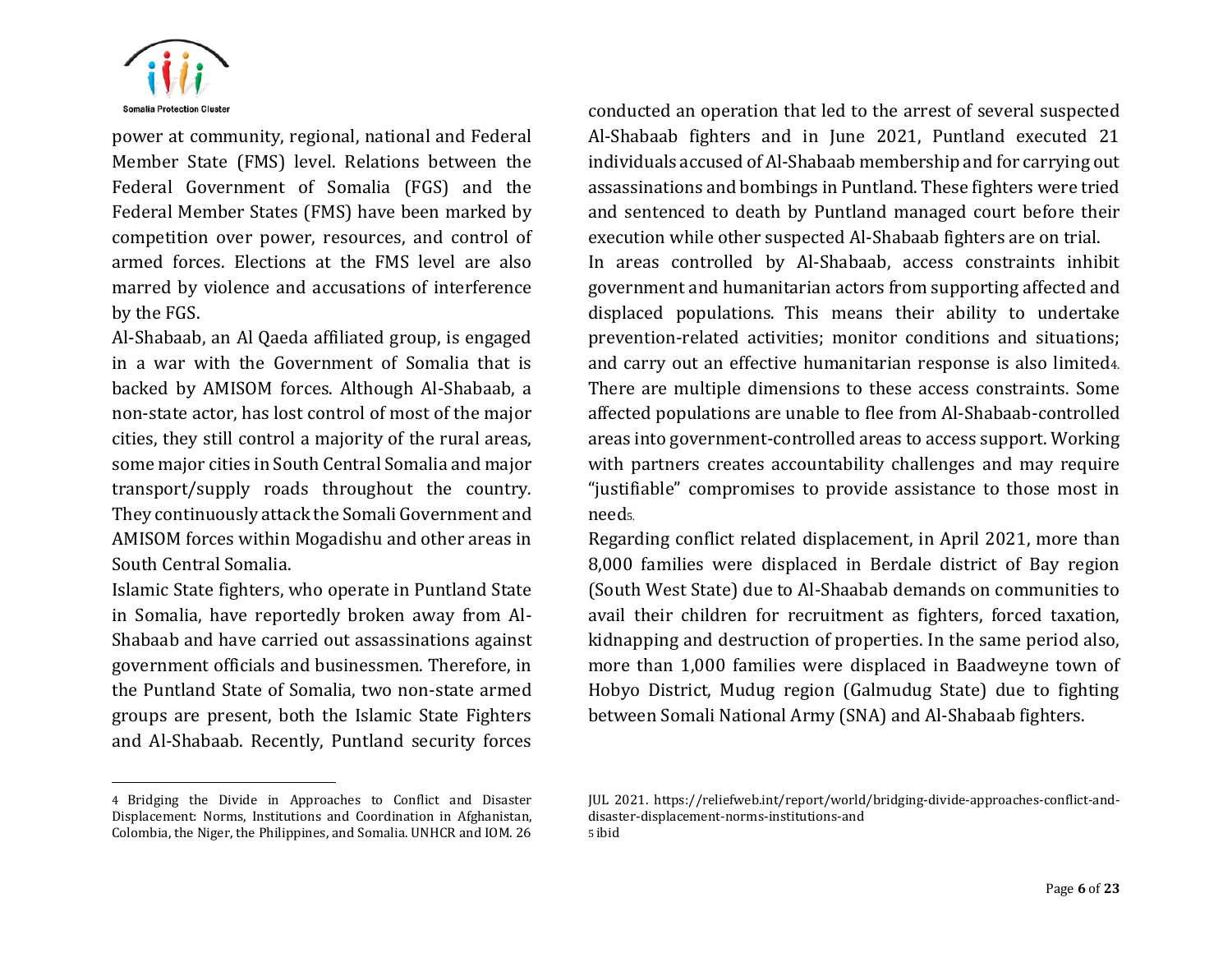

For elections related tensions and violence, in April 2021, more than 33,000 families were displaced by armed confrontations between government and opposition forces in Hodan and Howlwadaag districts of Mogadishu after the planned 2021 national elections were delayed and Somalia's incumbent president attempted to extend his term by two years. Elections at the federal member states are also marked by violence and have the potential of igniting clan conflicts.

Somaliland is relatively peaceful and there are no widespread reports of civilian casualties due to armed conflict. Somaliland held a peaceful parliamentary election on 31 May 2021. According to the Somalia Protection Monitoring System (SPMS), the most prevalent protection concerns in Somaliland include child marriage, sexual assault, destruction of property, no access to compensation, violence in assistance delivery and no access to duty bearers.

# <span id="page-6-0"></span>**Legal Landscape**

Somalia became the 30th African Union Member State to ratify the Convention for the Protection and Assistance of Internally Displaced Persons in Africa (Kampala Convention) in November 2019. In March 2020, Somalia deposited its instrument of ratification with the African Union. Further to the commitment under the Kampala Convention, the adoption of a draft Federal Protection and Assistance for Internally Displaced Persons (IDP) Act is a work in progress and has undergone extensive consultations. The draft Act was reviewed and submitted to the Ministry of Interior and Ministry of Justice for legal guidance before it was approved by the Council of Ministers in February 2021. The instrument is with the National Assembly for adoption. The advancement of this Act through legislative channels before its final endorsement is of priority, given the importance of such legislation for assistance, protection, and solutions for internal displacement in Somalia. The election delays in 2021 have stalled the approval process for this Act.

In the Somalia National Development Plan 2020–2024: The Path to a Just, Stable and Prosperous Somalia (NDP 9), internal displacement and IDPs feature extensively in the Government led plan, with IDPs recognized as one of the most vulnerable groups in Somalia 6. Durable solutions to long-term displacement are prioritized as a cross-cutting imperative and solutions are included in the metrics for measuring the success of the NDP 9, which is also the mechanism for implementation of the National Policy on Refugee-Returnees and IDPs7. It notes conflict and disaster as key drivers and recognizes that conflict and disaster, including climaterelated hazards, have led to substantial displacement.

Somalia ratified the Convention on the Rights of the Child (CRC or UNCRC) in October 2015 becoming the 196th country to ratify this

7 Ibid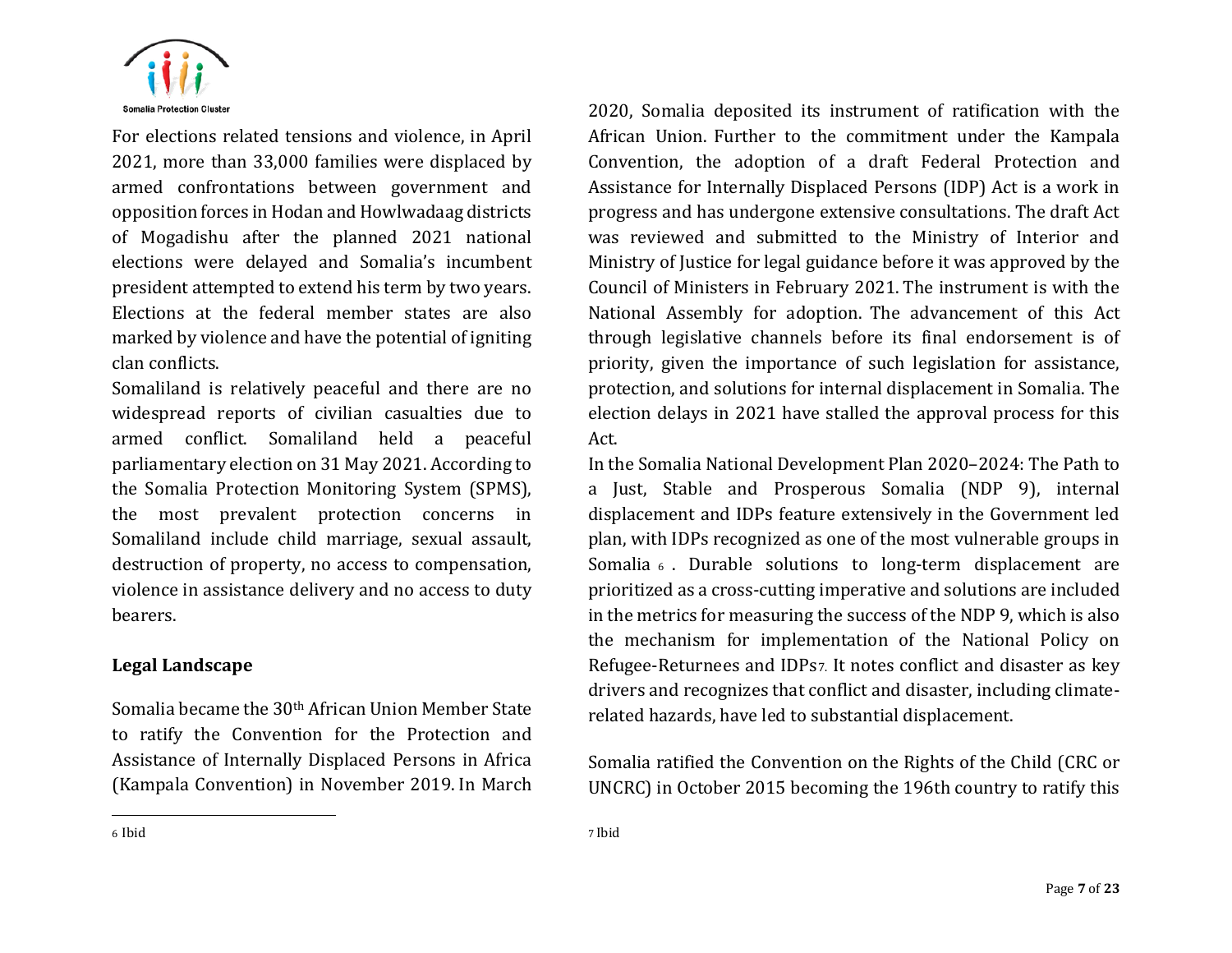

**Somalia Protection Cluster** convention. This is a critical step for Somalia given it is among the countries that record the highest number of grave violations against children. The Monitoring Reporting Mechanism (MRM) reports the recruitment and use of children as well as abduction and sexual violence to be the most alarming. Between 1 August 2016 to 30 June 2021, the country task force 8 verified 21,560 violations against 18,079 children (3,291 girls / 14,788 boys) of which the majority were attributed to Al-Shabaab9. Children, mostly boys, are at an elevated risk of recruitment to armed groups. It is expected the actual extent of grave violations of children's rights is far higher than reported and verified.

#### <span id="page-7-0"></span>**Norms Landscape**

Somali society is divided along clan and ethnic groups. Root causes of clan conflicts are social injustice, clan-based identity, poverty, and resource scarcity, which sit alongside existing perceived historical injustices among clans resulting from decades of conflict and competition for resources. The divisions are further stratified by the "4.5 formula" established in 2004 as a political powersharing agreement that gives an equal quota to [the] four major clans and a half-point to the cluster of "minority" clans. Those that make-up the .5 are comprised of a host of "smaller" and marginalized clans which are categorized into two groups: ethnic groups (Somali Bantu, Banaadiri and Arabs who fall outside the traditional Somali clan structure and are seen to be of foreign origin) and occupational groups (a caste of artisans). The half-point (0.5) denotes the assumption of their being regarded as small in numbers and not carrying significant weight politically and socially<sup>10</sup>.

Clan is a key social, economic, and political structure throughout Somalia that mediates access to resources, opportunities, influence, protection, and relationships (e.g., marriage, patronage). Four clans are considered to be majority, "noble clans" in Somalia. Political and economic power is determined along clan lines, and due to this minority groups have unequal access to resources and do not have adequate space to be part of the decision-making process. Minority groups are considered inferior, less entitled to a full enjoyment of their rights, hence their low social, economic and political status. As a result of social segregation, economic deprivation and political manipulation, minority groups were systematically excluded from mainstream government positions and the few minorities who held positions had little power to speak on behalf of their communities.

<sup>8</sup> Secretary-General report on Children and Armed Conflict May 2021; and from January to June 2021, Somalia County Task force on Monitoring and Reporting (CTFMR)

<sup>10</sup> Minority Learning Inclusion Review. Programs in the Horn of Africa. MRGI (2021). https://minorityrights.org/wp-content/uploads/2021/07/Revised-Final-Report\_Minority-Inclusion-Learning-Review\_27\_07.pdf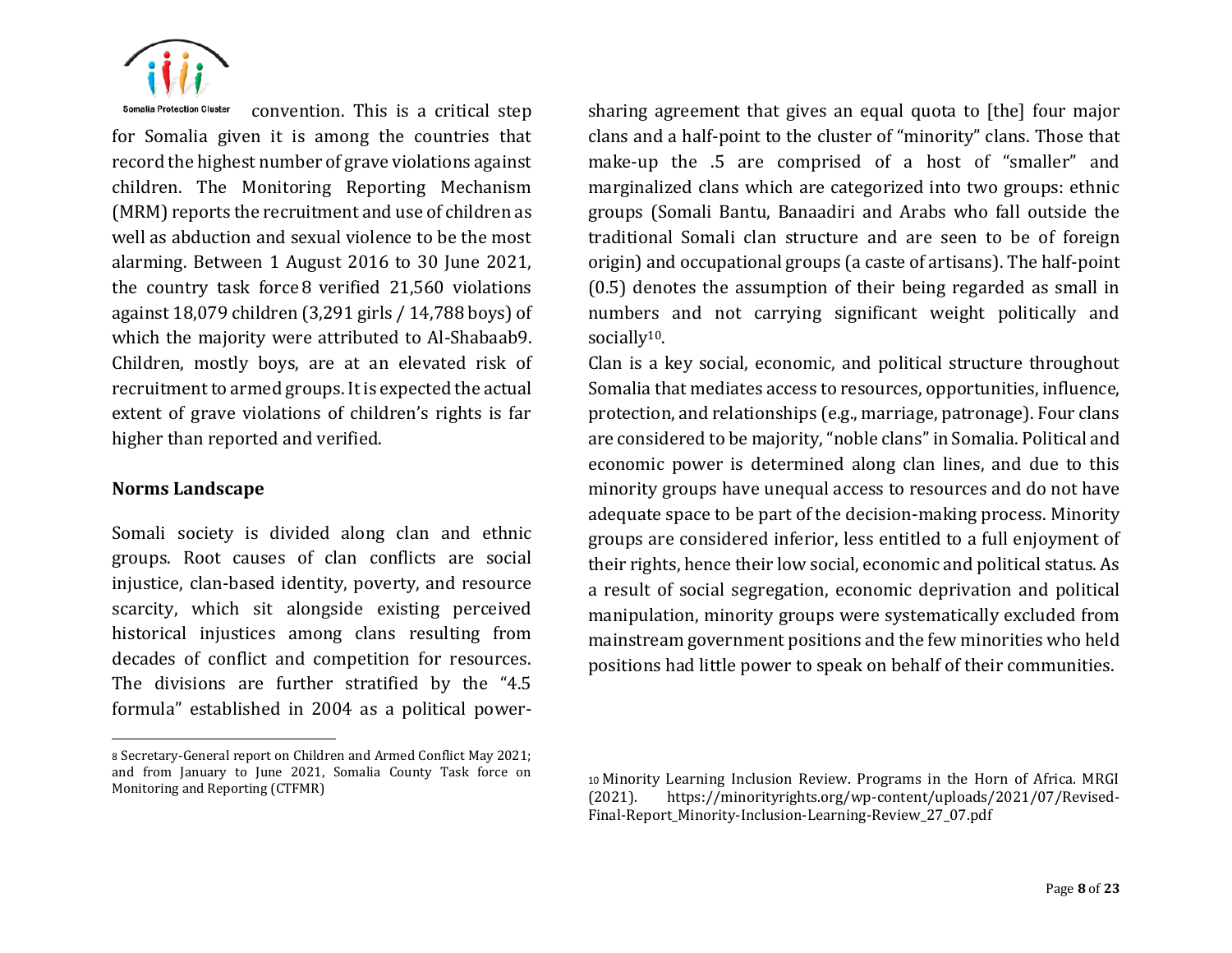

Furthermore, because of their distinct ethnic identity, some minorities, particularly the Bantu and Bajuni have suffered

systematic confiscation of their lands and properties. Unlike other clans from dominant groups, minorities lack international support in the form of regular remittances. Recurrent insecurity caused by conflict creates an environment where minority groups are vulnerable and abnormally displaced from their homes. Notably, some displaced minority groups lost their lands, which were reallocated. Insecurity further affects the delivery of services to minority  $groups<sup>11</sup>$ .

#### <span id="page-8-0"></span>**Economic Landscape**

Somalia was affected by several shocks over the past three years - drought, floods, locust invasions, and the COVID–19 pandemic. As a result, real GDP, which grew by 2.9% in 2019, shrank by 1.5% in 2020, mainly due to COVID–19 measures such as travel restrictions and supply and value chain disruptions. Seven out of 10 Somalis survive on less than \$1.90

A significant portion of the Somali population are economically and socially vulnerable to shocks and Somalis heavily depend on remittances and humanitarian assistance that is project based, delivered through NGOs and is reliant on unpredictable financing. The influx of displaced people to urban areas has compounded existing pressures in access to services, land, and other resources, while reinforcing earlier patterns of deprivation, marginalization, and exclusion. There are an estimated 2.9 million IDPs in Somalia, primarily residing in urban centers, which has increased urbanization in the major towns. This urbanization and increase in population contributed to high demand for land and recurrent evictions trends affecting IDPs as the land price increased. Since Somali clan system is an important feature of social, political, and economic life, minority groups face the greatest inequalities and exclusion due to lack of clan protection.

#### <span id="page-8-1"></span>**Conflict and Hostilities**

Somali society is divided along clan and ethnic groups. Major root causes of clan conflicts are social injustice, clan-based identity, poverty, and resource scarcity, which sit alongside existing perceived historical injustices among clans resulting from decades of conflict and competition for resources. The divisions are further

per day, and the COVID–19 crisis has likely increased rates of poverty12.

<sup>11</sup> Ibid

<sup>12</sup> Somalia Economic Outlook. African Development Bank. <https://www.afdb.org/en/countries-east-africa-somalia/somalia-economic-outlook>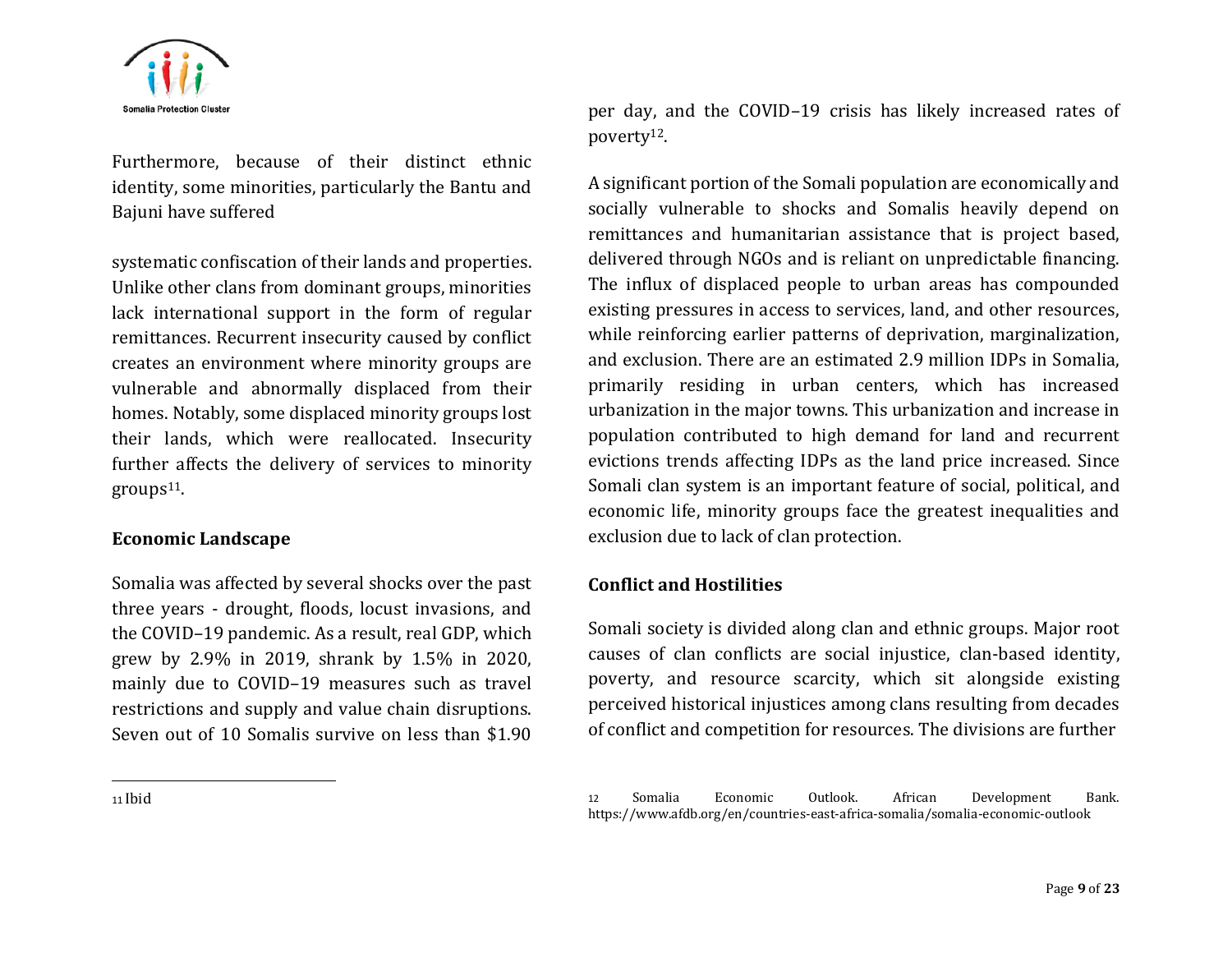

stratified by the "4.5 formula" explained in the Norms Landscape section.

Al-Shabaab takes advantage of inter-communal competition and clan conflicts to advance its goals of establishing their strict form of Islamic sharia law. Additionally, communities also use Al-Shabaab for political gains and to revenge their grievances on rival clans.

Political instability also contributes to intercommunal fighting. In April 2021, armed confrontations ensued between government and opposition forces in Mogadishu after the 2021 national election was delayed and Somalia's incumbent president attempted to extend his term by two years. This caused the displacement of more than 33,250 families and casualties of 63 civilians. Elections at the federal member states are also marked by violence and these have the potential of igniting clan conflicts.

In February 2007, the United Nations Security Council authorized the African Union to deploy a peacekeeping mission in support of Somalia's Transitory Federal Institutions (TFIs). The Security Council authorized the Member States of the African Union to maintain the deployment of AMISOM, as set out in paragraph 1 of resolution 2093 (2013) until 30

November 2015. "AMISOM continues to support the FGS' commitment to a credible electoral process in 2021 and is actively working closely with the FGS and SNA to bring peace and stability to the nation13." AMISOM's mandate was renewed in 2021 and first quarter of 2022. However, there are plans for AMISOM to handover to the Somali National Army (SNA) in the future.

## <span id="page-9-0"></span>**Political Landscape**

Somalia is faced by significant challenges and has been marked by tensions and fragile relations between the Federal Government of Somalia (FGS) and the Federal Member States (FMS) for the past four years (due to competition over power, resources, territories and control of armed forces), slow progress in the formation of the Somalia National Army and police, lack of independent and effective justice and reconciliation institutions, armed non-state actors (Al-Shabaab and Islamic State) that aim to topple the government, delayed national elections and mistrust among the stakeholders and clans has the potential to ignite an armed conflict and risk the gains made.

Clan discrimination and rivalries exist at federal and state levels in turn leading to weak government institutions that are unable to generate laws and policies. Discrimination of minorities reinforced by the 4.5 power sharing formula and the role of women in politics continue to be contentious issues across Somalia. Women are still under-represented in governance structures (at 24%) despite 30%

<sup>13</sup> African Union Mission in Somalia. Brief History[. https://amisom](https://amisom-au.org/about-somalia/brief-history/)[au.org/about-somalia/brief-history/](https://amisom-au.org/about-somalia/brief-history/)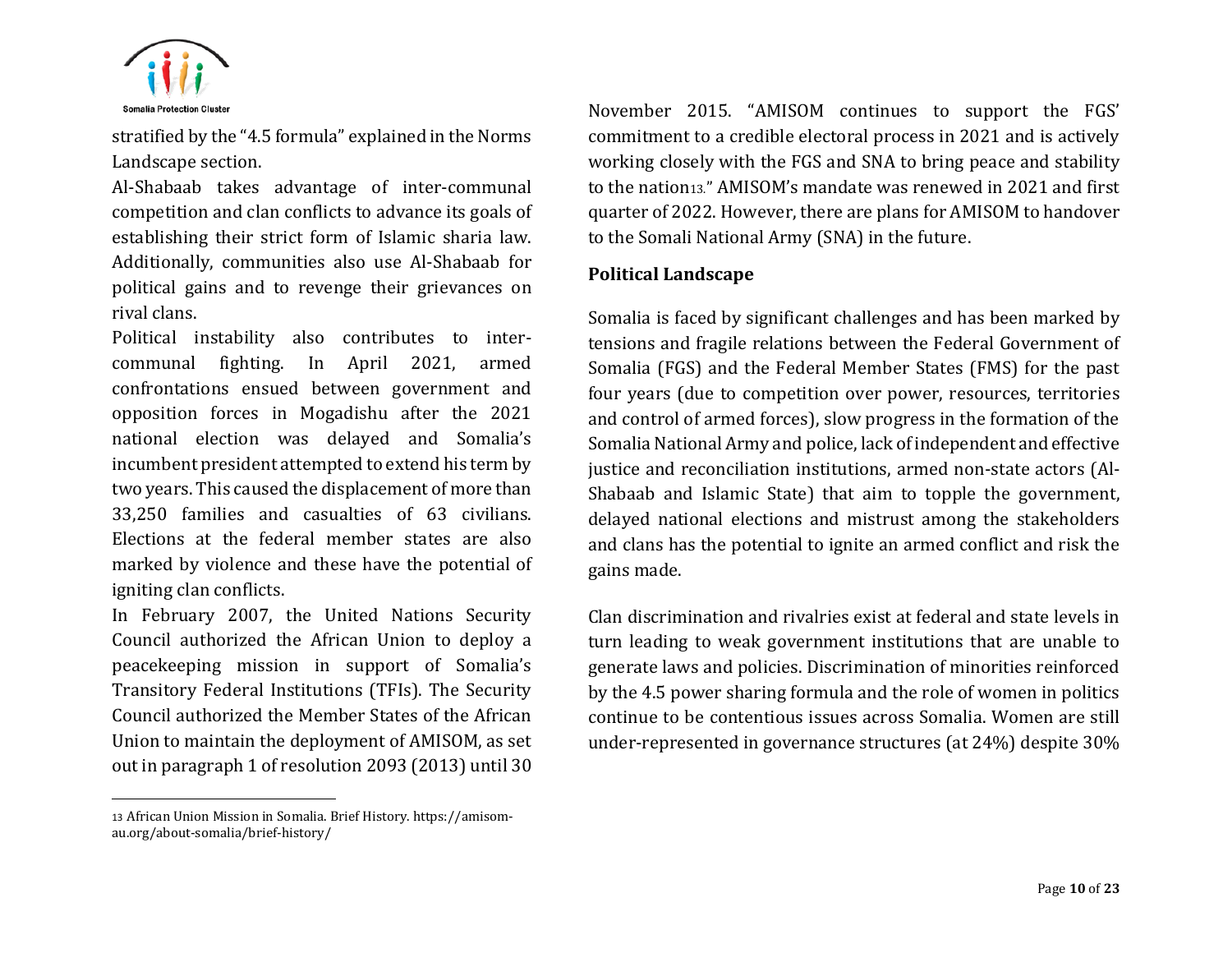

of the seats being allocated for women under Somalia's provisional constitution. The outcome of Somalia's National elections of 2012 and 2017 is widely accepted as fair by most and did not contribute to an uptick in pre/post-election violence. However, there are growing fears that delayed and slow 2021/2022 national elections, tense and fragile relations between the President and the Prime Minister, perceived manipulations of the election outcomes by the presidents of the FMS and FGS, will all contribute to violence. Despite these challenges and delayed election, it has commenced on Nov 2021 and expected to be finalized by February 2022 as per the latest agreement by the National Consultative Council (NCC). Fighting due to delayed or postponed elections, perceived unfairness, and lack of transparency in the election process has the potential of igniting clan conflicts and causing large scale displacement mostly affecting civilians. During conflict and displacement in Somalia, protection violations can be expected to go unreported, with high levels of impunity for perpetrators.

#### <span id="page-10-0"></span>**Electoral Landscape**

Men dominate the current political system in Somalia, reflecting the deeply entrenched patriarchal norms and traditions of clan based Somali society that severely limit women's participation. Minority groups are one of the most affected groups when it comes to participation in the political arena. Somalia has respectively adopted the clan-based power-sharing system known as the '4.5 formula' of representation, a discriminatory approach whereby minorities combined were considered to make up only half of one majority clan. The formula equalized representation of the four majority clans and gave to the minorities overall roughly half the number of seats assigned to each of the majority clan-families. Freedoms of association and assembly are guaranteed by the Constitution and there is a high number of civil society organizations (e.g., groups for women and youth, occupational associations etc.) operating throughout the territory. However, effective, principled programming and operations of both local Civil Society Organizations (CSOs) and international NGOs is hindered by a lack of an effective legal, regulatory, and institutional framework across all regions of Somalia.

On 31 May 2021, Somaliland held parliamentary elections, with more than a million people voting. The results were celebrated as a win for democracy when an alliance of two opposition parties merged their seats and ousted the ruling party. A member of a minority clan was elected to parliament, however, none of the 13 women who ran for office were elected, and the election was marred by reports that opposition candidates and journalist were arrested ahead of the vote. The election itself was also more than a decade late, delayed by a lack of funding and a dispute over the electoral commission's composition.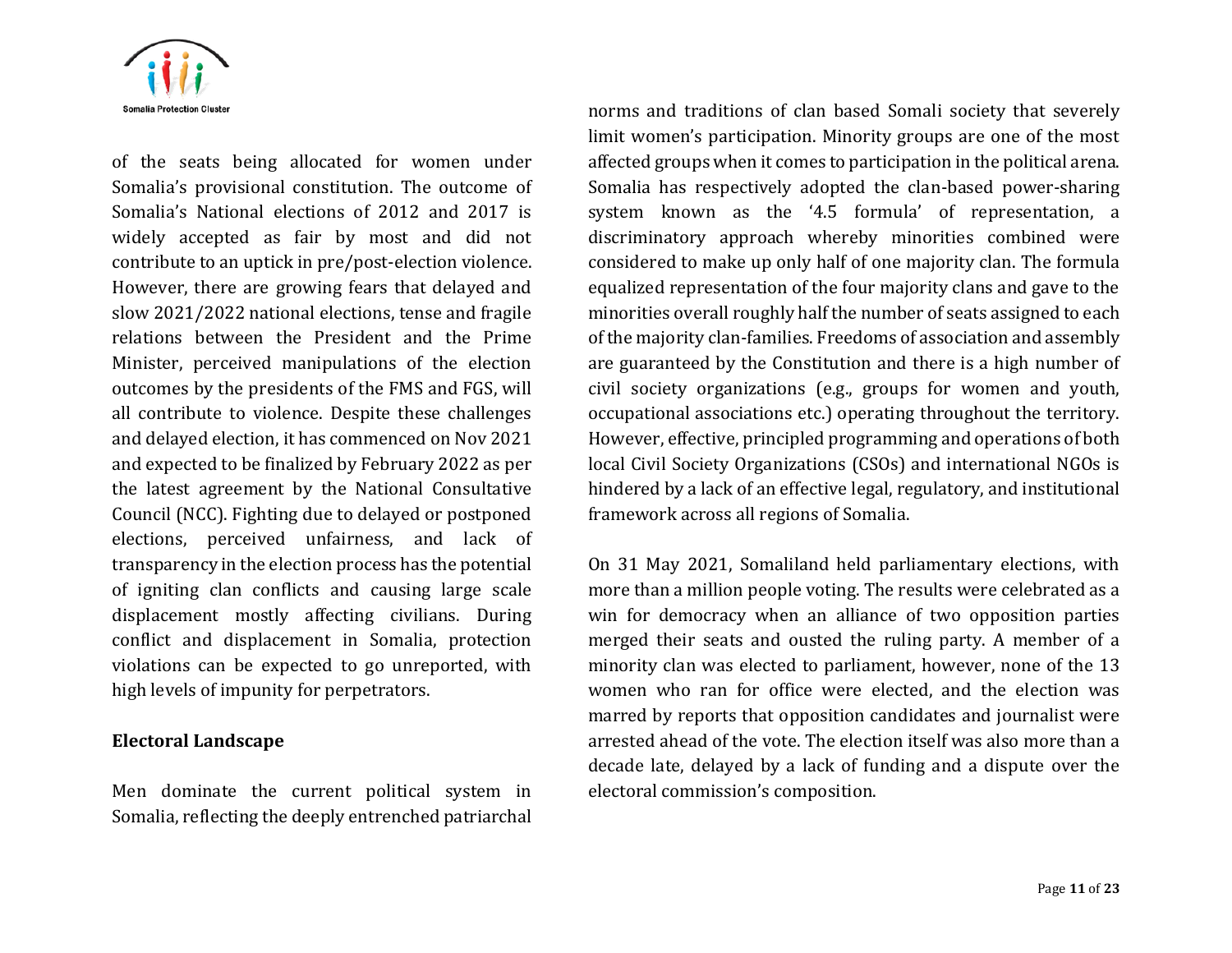

#### <span id="page-11-0"></span>**3. PRIORITY PROTECTION RISKS**

Somalia has two protection monitoring systems in the country. The first, launched in 2006, is called the Protection and Return Monitoring Network (PRMN), a network of over 31 NGOs (mostly national NGOs) that tracks displacement across the country as well protection incidents / human rights violations.

The second tool, launched in 2018, is called the Somalia Protection Monitoring System (SPMS) and is an area-based protection monitoring tool that collects protection violations and trends through key informants. In addition to PRMN and SPMS, the Eviction Tracker, is a specialized tool monitor HLP violations and prevention of HLP violations in Somalia.

From January to October 2021 the Somalia Protection Monitoring System <sup>14</sup> interviewed 5929 key informants (2819 female; 3112 males) across Somalia. The figure below highlights the overall protection trend in the country:

The concerns identified highlight the recurrence of a set of protection risks, aggravated by an overall impediment of the affected population to access to duty-bearers or remedies.

A major concern emerging from the SPMS is access to fair compensation, and it is one of the most pressing problems confronting the Somali society, in particular vulnerable communities.

This is mainly due to the fact that there is a lack of access to justice in Somalia and rebuilding Somalia's formal justice system is a highly challenging, complex, and long-term undertaking. In fact, there have not been any effective formal justice institutions in the country for over two decades15.

The 2021 findings from PRMN, SPMS and the Eviction Tracker in Somalia are summarized below.

Note: The PRMN and SPMS underwent evaluations in 2020/2021. Both systems are still operational but also under revision.

 $%$  of KIs 43% 15% 13% 13% 16% Child Marriage Destruction of Family No access to No access to property seperation compensation duty bearers Protection concerns

<sup>15</sup> Reforming and modernizing the Alternative Dispute Resolution (ADR) system in Somalia. IDLO. 2017. https://www.idlo.int/what-we-do/initiatives/reforming-andmodernizing-alternative-dispute-resolution-adr-system-somalia

<sup>14</sup> <https://spms.drchub.org/>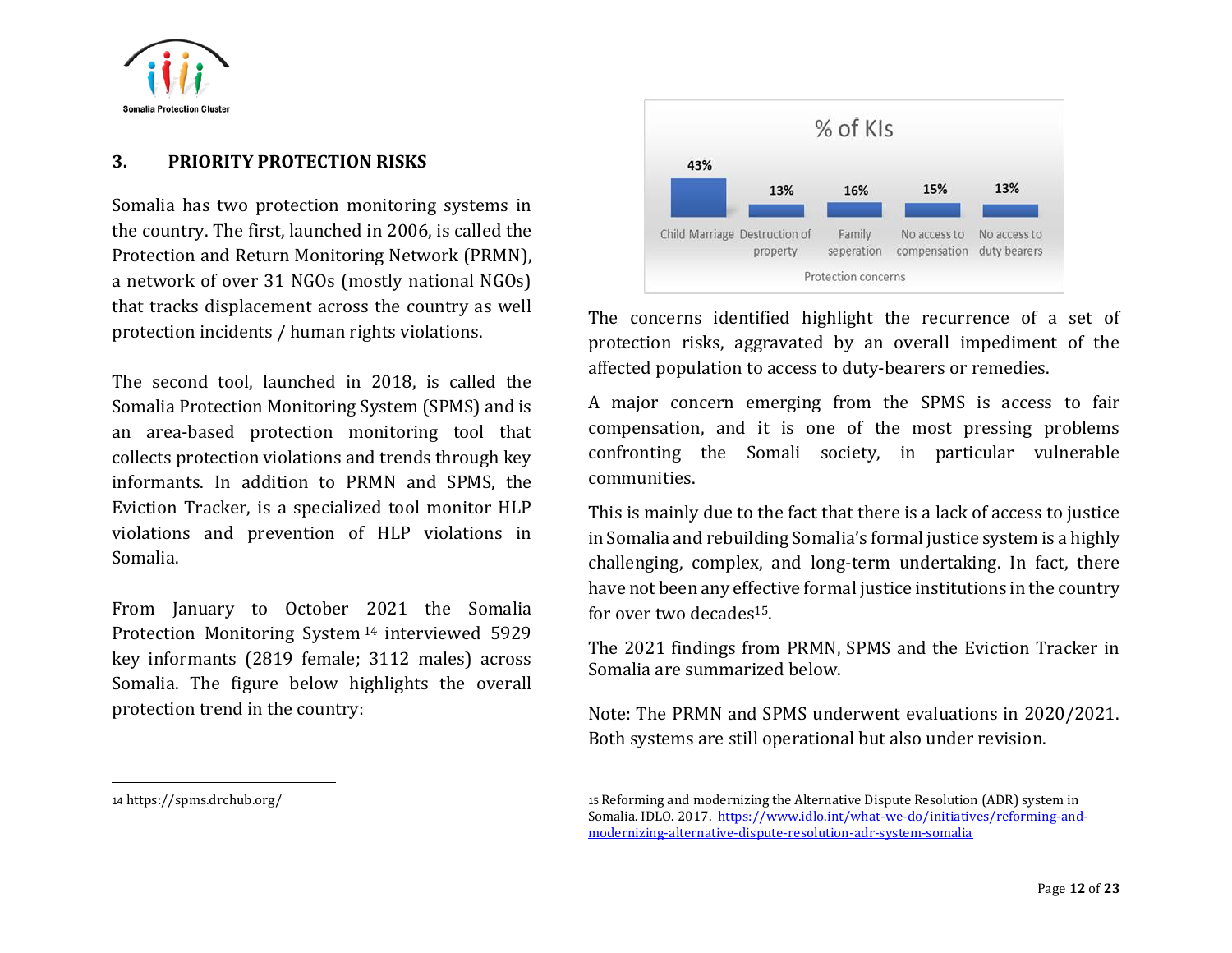

# <span id="page-12-0"></span>**RISK 1: FORCED and CLIMATE-INDUCED DISPLACEMENT**

Between January and December 2021, the PRMN registered a total of 874.000 new displacements. The population have mainly fled conflict and insecurity (62%) or moved due to droughts or floods (35%).

The last quarter of 2021 shows a steep increase of IDPs (281.000) compared to the previous quarter (99.000), mainly due to ongoing conflict, drought and flooding which have devastated livelihoods of millions of people and exacerbated the acute food insecurity and malnutrition rates and induced largescale displacement.

Regarding conflict related displacement, in April 2021, more than 8,000 families were displaced in Berdale district of Bay region (South West State) due to Al-Shaabab demands on communities to avail their children for recruitment as fighters, forced taxation, kidnapping and destruction of properties.

In the same period also, more than 1,000 families were displaced in Baadweyne town of Hobyo District, Mudug region (Galmudug State) due to fighting

16 [https://unhcr.github.io/dataviz-somalia-](https://unhcr.github.io/dataviz-somalia-prmn/index.html#reason=&month=&need=&pregion=&pdistrictmap=&cregion=&cdistrictmap=&year=2020)

[prmn/index.html#reason=&month=&need=&pregion=&pdistrictmap](https://unhcr.github.io/dataviz-somalia-prmn/index.html#reason=&month=&need=&pregion=&pdistrictmap=&cregion=&cdistrictmap=&year=2020) [=&cregion=&cdistrictmap=&year=2020](https://unhcr.github.io/dataviz-somalia-prmn/index.html#reason=&month=&need=&pregion=&pdistrictmap=&cregion=&cdistrictmap=&year=2020)

between Somali National Army (SNA) and Al-Shabaab fighters.

In areas controlled by Al-Shabaab, access constraints inhibit government and humanitarian actors from supporting affected and displaced populations.

For elections related tensions and violence, in April 2021, more than 33,000 families were displaced by armed confrontations

# **Protection and Return Monitoring Network**<sup>16</sup> **Displacement Data Analysis**

#### **January-December 2021**

874,000 **NEW DISPLACEMENTS IN 2021**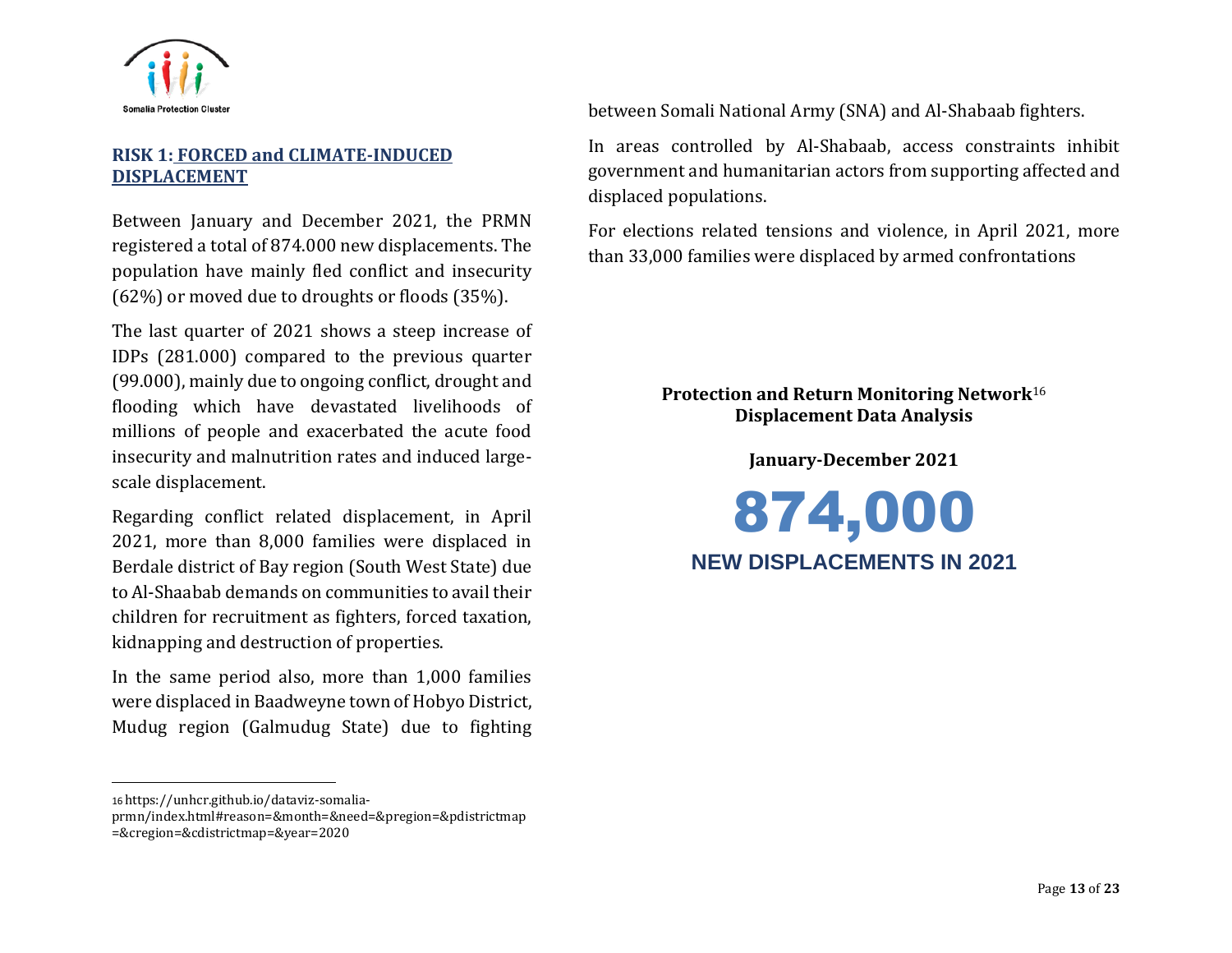

# **DISPLACEMET BY DISTRICT** (DEPARTURE AND ARRIVAL)



**DISPLACEMENT TREND**

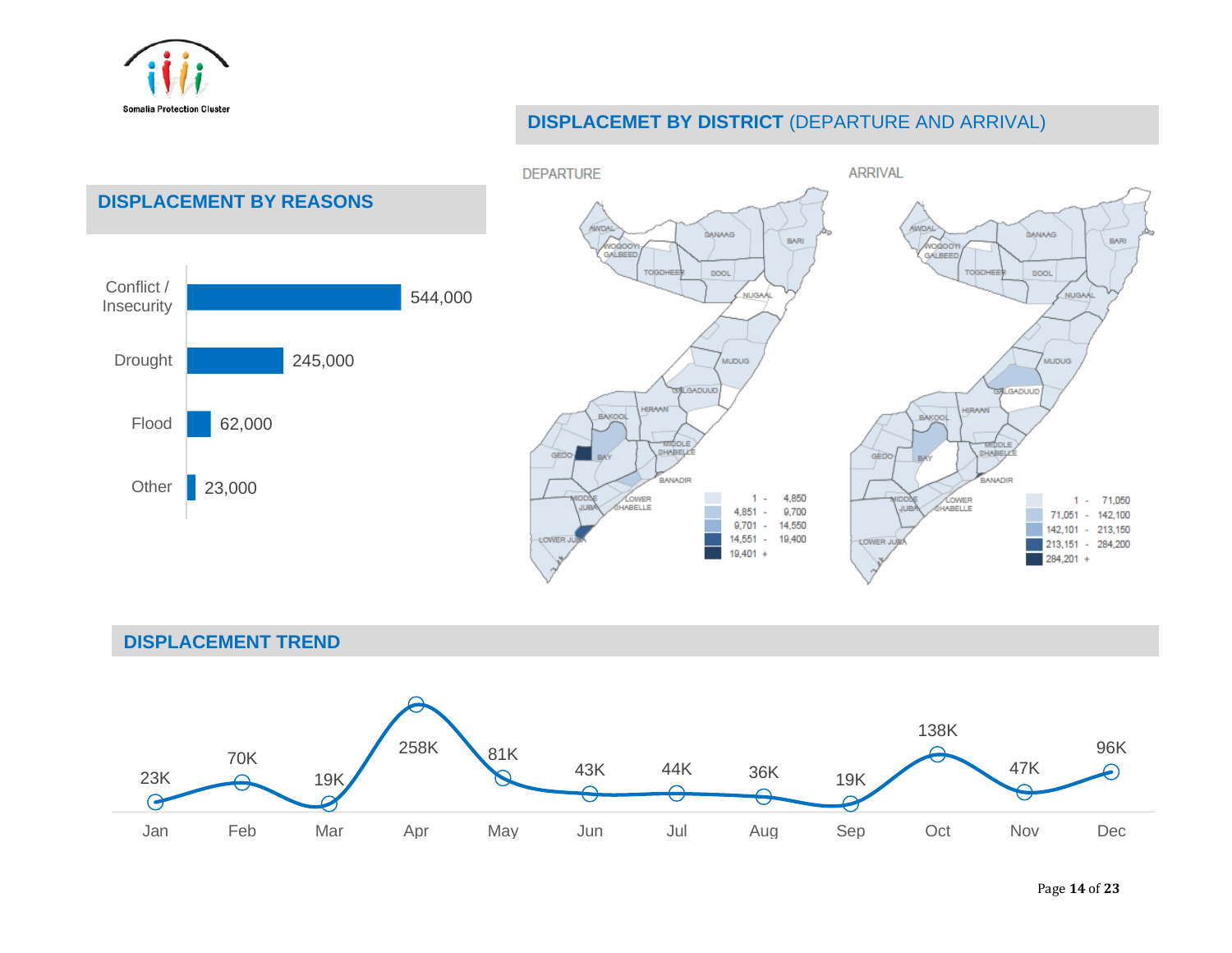

# <span id="page-14-0"></span>**VIOLATIONS BY REGION**

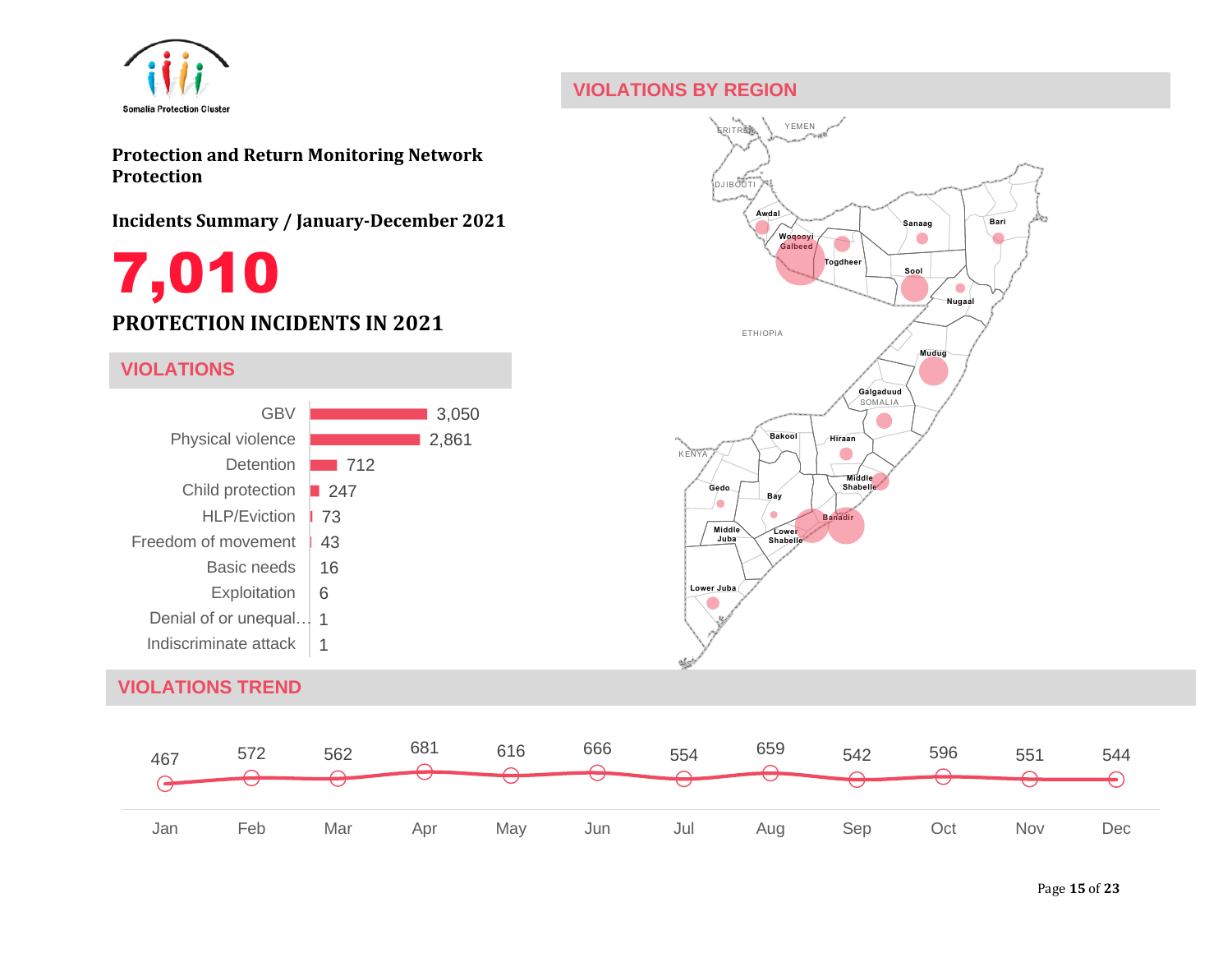

#### **RISK 2: CHILD MARRIAGE**

Child Marriage remains one of the most prevalent protections risks across the country, reported by 43% of KIs. Child marriage is among the extreme forms of child rights violations affecting adolescent girls. Adolescent girls, boys and IDPs were reported as the most affected groups in the community. The ongoing humanitarian crisis has exacerbated poverty, insecurity and access to education, factors which tend to increase rates of child marriage.

#### <span id="page-15-0"></span>**RISK 3: GENDER-BASED VIOLENCE**

Physical abuse, rape and divorce cases were reported to not receive access to effective remedy/redress and one of the obstacles to this was intimidation of the affected groups/individuals. Somali citizens struggle to have their grievances justly resolved as they often face discriminatory practices, are not well informed about their rights, and have few functional institutions to meet their justice needs. Seeking compensation and justice is especially challenging for women, minority groups, IDPs and persons with disabilities. Key informants also reported this is a challenge for the community to access Alternative Dispute Resolutions mechanisms. Below protection concerns reported to not having access to ADR:

- 1. Physical abuse cases (38% of KIs)
- 2. Divorce cases (33% of KIs)

#### 3. Rape cases (30% of KIs)

Somalis continue to use alternative dispute resolutions because they are accessible and low in cost. Additionally, it is reported that ADR are often better placed to respond to the immediate justice needs of the community. Despite the acceptance and accessibility, women and other vulnerable groups are unable to access such services.

#### <span id="page-15-1"></span>**RISK 4: FORCED FAMILY SEPARATION**

Key informants across the country report high incidents of family separation making it the third highest protection concern reported through the SPMS. Family separation is defined in SPMS as the break-down of a family unit or the splitting of households due to circumstances that are triggered by war, displacement and/or poverty. Family separation is a common occurrence and exacerbates existing vulnerabilities.

Below are the most affected groups when it comes to family separation:

- 1. IDPS (28% of KIs)
- 2. Adult women (26% of KIs)
- 3. Adolescent girls (17% of KIs)
- 4. Adult men (14% of KIs)
- 5. Adolescent boys (14% of KIs)

<span id="page-15-2"></span>72% of KIs reported that family separation happened due to financial reasons, and 13% of KIs reported that family separation happened due to forced evictions. 6% of KIs reported family separation was due to forced recruitment.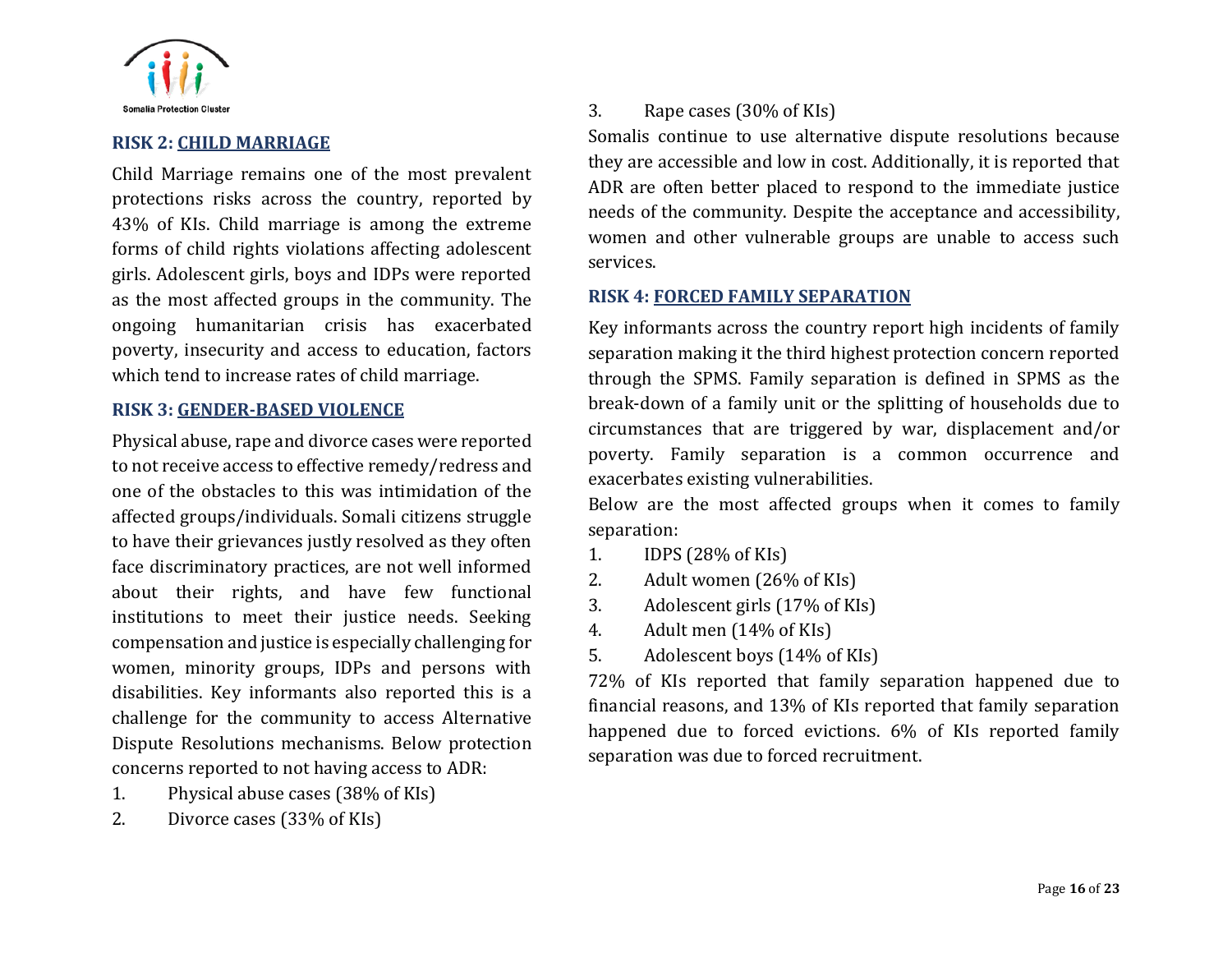

#### **RISK 5: DESTRUCTION OF PROPERTY**

Destruction of Property was reported to be the second most reported violation. Destruction of property in the SPMS is defined as property including moveable and immovable assests and livestock.

Destruction -both intentional (for example during evictions or conflicts) or related to natural hazards such as floods or accidental fires. 37% of KIs reported destruction of property was due to forced evictions, 26% of reported destruction of property was due to flooding's, 17% reported property was destroyed due to accidental fires and only 9% of KIs reported village attacks as reasons to property being destroyed.

45% KIs reported IDPs as the most affected group, 15% of KIs reported women being affected and 13% of KIs reported older women (60+) also being affected. Forced evictions reported as the leading cause and landowners and local authorities were identified as the main dividers in the community.

#### **RISK 6: IDPs FORCED EVICTIONS**

Forced evictions create significant secondary, tertiary displacement of IDPs already displaced by conflict or disaster. This is



due in part to the fact that many IDP sites are on private land and due to limited and ineffective land tenure and management systems 17 . To address protection and other concerns, policy changes have been adopted, such as the National Eviction Guidelines 18 , and advocacy and capacity-building efforts have sought to create moratoriums and changes in practices.



Implementation and enforcement of the National Eviction Guidelines remains a challenge.

During the period of January-December

2021, the Eviction Tracker19 recorded 696 incidents of evictions affecting 143,815 persons while 94,940 persons were prevented from eviction by HLP partners.

homes, encampments and lands, to protect the human right to adequate housing and other related human rights." IDPs are explicitly mentioned throughout the instrument. 19 <https://evictions.nrcsystems.net/>

<span id="page-16-0"></span><sup>17</sup> Ibid

<sup>18</sup> National Eviction Guidelines were also adopted in 2019. The instrument seeks to "make provision for the responsibility of the Federal Government […] to refrain from, and protect against, arbitrary and forced evictions of occupiers of public and private properties, from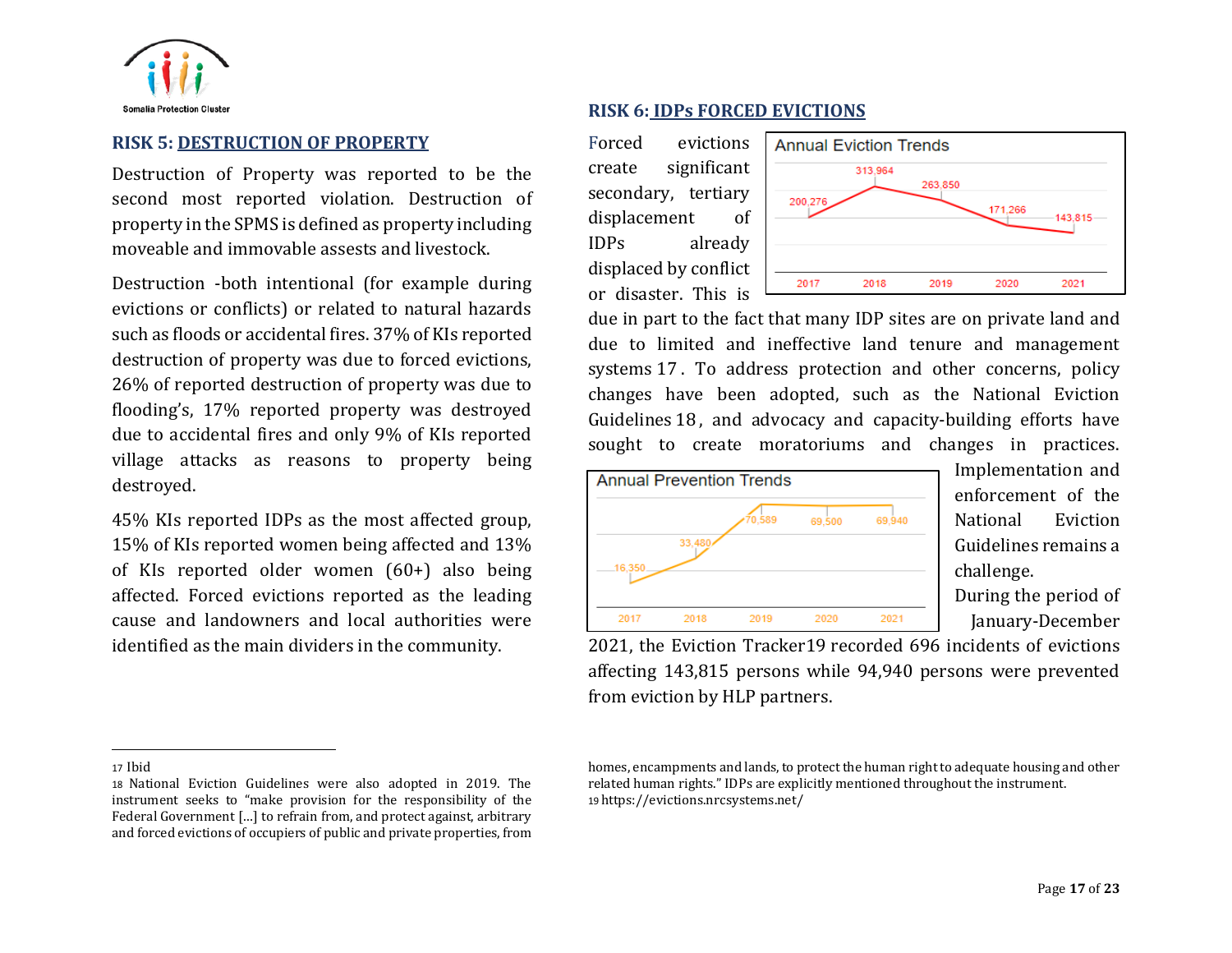

# <span id="page-17-0"></span>**FOCUS:** DENIED ACCESS TO DUTY-BEARERS

[The Somalia Protection Monitoring System \(SPMS\)](https://spms.drchub.org/) findings show that **IDPs, adolescent girls and women are more often denied access to formal and informal duty bearers compared to host community members.**

Somalia maintains a pluralistic justice system, which is a legacy of four legal traditions – Xeer customary law, religious sharia law, Italian civil law, and British common law. With the collapse of Somali judicial institutions during the civil war, people relied on long-standing forms of dispute resolution, including Xeer, and ad hoc mechanisms established by militia factions. During the civil war and its aftermath, Somalis continued to rely on the strengths and durability of the Xeer system, contributing to its increased importance in the country. Indeed, through the years, Xeer has become a primary source of law used to settle disputes in Somalia.

**A major challenge in the Xeer customary system is the disadvantaged position of children, women, and minority clans.** Customary justice mechanisms are predominantly composed of elderly males, selected by male community members based on status inherited from family members and reputation within the community.

Somalia has ratified the UN Convention on the Rights of the Child but there is limited enforcement, and a formal juvenile justice policy is in development. Ethnic minorities and minority clans are also considered to be in disadvantaged positions due to entrenched local power dynamics that result in minorities having little prospect of remedy against members of more powerful clans. **Women remain virtually excluded from** 

#### **formal justice institutions and duty-bearers due to structural discrimination**, including limited education and

training opportunities for women and girls, and a "culture of impunity for allegations of harassment and sexual assault". In general, women also have limited participation as decision makers and restricted influence in the Xeer system. Women's access and participation as parties in customary justice are traditionally limited due to persisting cultural stigma towards women addressing male leaders directly. Women are usually represented by a male family member or another intermediary in hearings in front of elders.

Gender-based violence against women (GBVAW) shows that enforcement of women's rights remains a challenge in both customary and formal justice systems. A Sexual Offences Bill submitted to Federal Parliament in 2019 has yet to be approved and repeated concerns have been raised in relation to the Somali Penal Code's current definition of sexual violence. GBVAW matters are often handled as collective clan responsibility, and without appropriate procedural safeguards in relation to conduct of hearings and evidentiary standards, leaving victims/survivors without justice and at risk of re-victimization and repeated trauma.

**An alternative to the Xeer system is the Alternative Dispute Resolution Centers 20 (ADR) and there are currently 16 in the country.** The ADR represents a unique model of justice delivery aimed at facilitating the settlement of disputes using informal dispute resolution methods. Importantly, the ADR process blends elements of arbitration, mediation and other conventional ADR methods while preserving alignment with customary norms and emphasizing consensus-building and voluntary agreement of parties. Each ADR Center has, within its respective district/region, the jurisdiction to hear and issue decisions over civil disputes and select non-serious crimes between two or more individuals that can be remedied by awarding monetary damages or restitution. In doing so, sharia law and principles and Xeer practices may be applied, provided there is no conflict with relevant human rights standards and sharia law and principles.

<sup>20</sup> Accessing Justice: Somalia's Alternative Dispute Resolution Centers. IDLO. 20 Jan 2021. [https://www.idlo.int/publications/accessing](https://www.idlo.int/publications/accessing-justice-somalias-alternative-dispute-resolution-centers)[justice-somalias-alternative-dispute-resolution-centers](https://www.idlo.int/publications/accessing-justice-somalias-alternative-dispute-resolution-centers)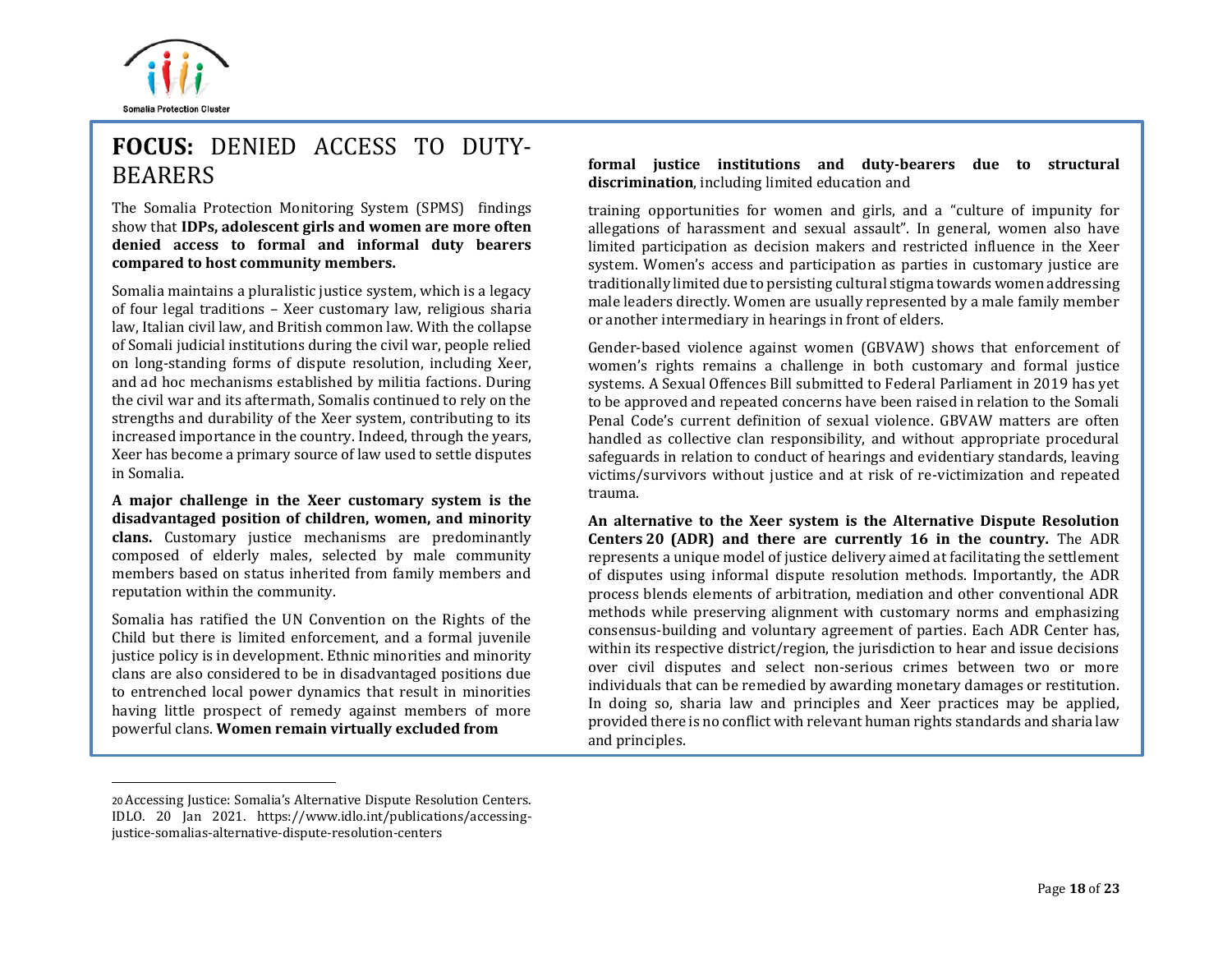

# <span id="page-18-1"></span>**Age and Gender Break-down**

## <span id="page-18-0"></span>**4. RESPONSE**

The total beneficiaries reached by Protection Cluster and AoRs as of 31 December 2021 includes:

#### 3.07 million individuals

- I. 862,000 girls
- II. 779,000 boys
- III. 897,000 women
- IV. 473,000 men

The total beneficiaries reached are those impacted by different shocks, including conflict, insecurity, human rights violations, COVID-19, eviction, emergency scenarios, droughts, and floods. The majority of the beneficiaries reached are newly displaced, followed by host community members and IDPs in protracted displacement situations.







# **Persons Affected by Crises (Top 5)**

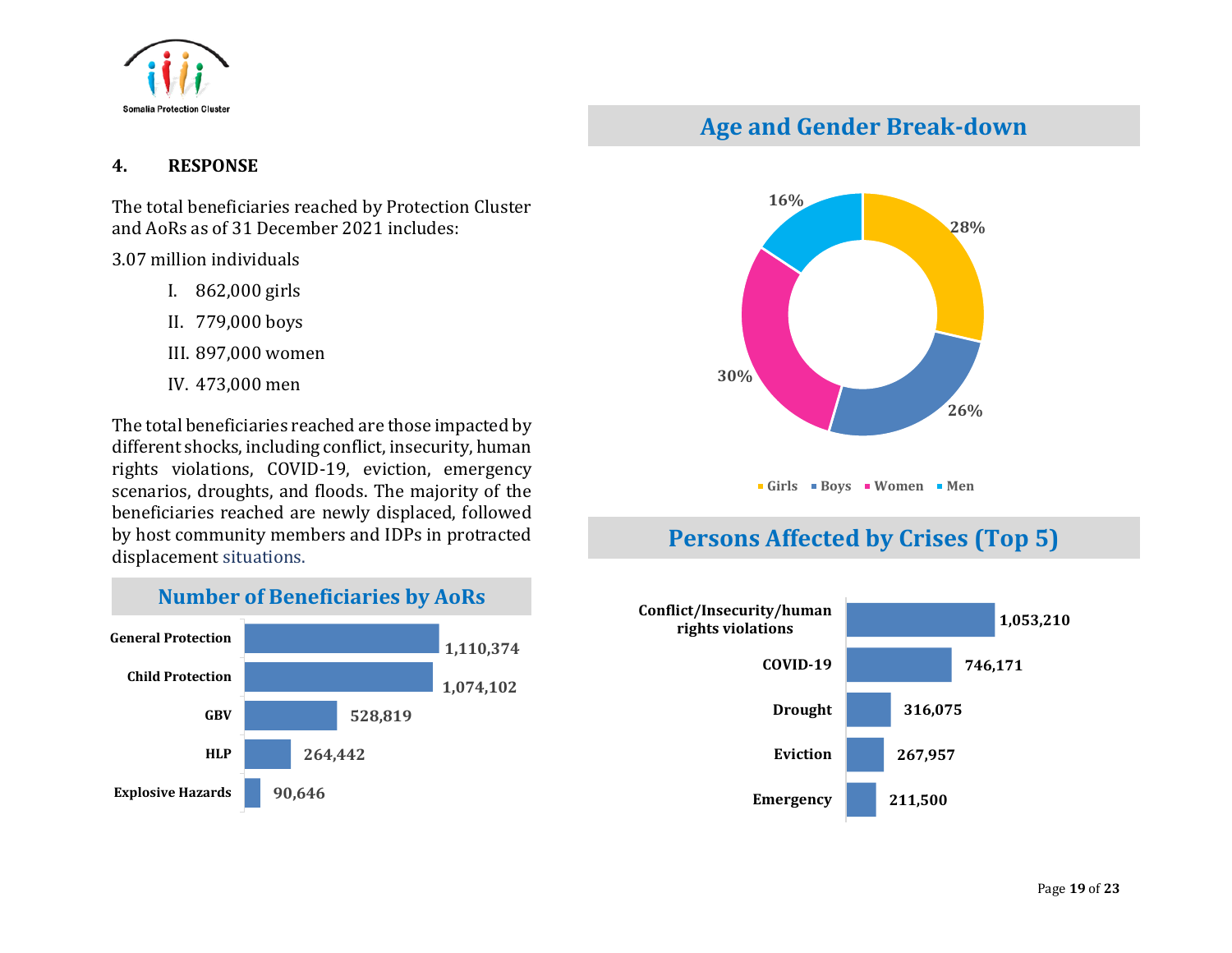

# **Operational Access Limitations**

<span id="page-19-0"></span>Map <sup>21</sup> of Approximate Territorial Control in Somalia. Areas under the control of Al-Shabaab and ISIS/ISIL have limited to no access for humanitarians.



<sup>21</sup> Evan Centanni and Djordje Djukic.

[https://www.polgeonow.com/2021/12/who-controls-somalia-crisis](https://www.polgeonow.com/2021/12/who-controls-somalia-crisis-timeline.html)[timeline.html](https://www.polgeonow.com/2021/12/who-controls-somalia-crisis-timeline.html)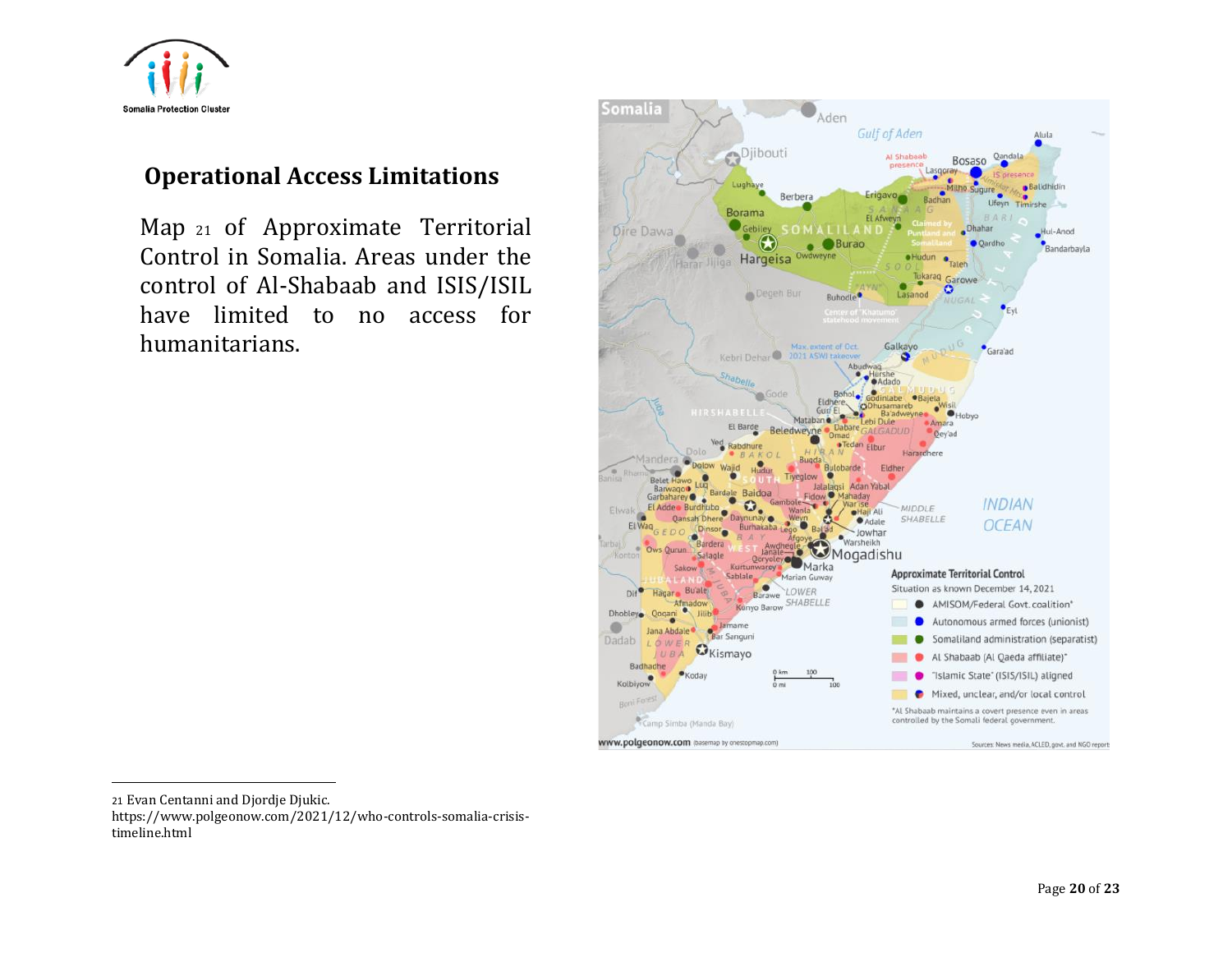

# **5W Data** (PIN vs Population reached)



*The darker the color the more people in need.* 

# <span id="page-20-0"></span>**Total Beneficiaries Reached in 2021 per district**



*The darker the color the more beneficiaries reached*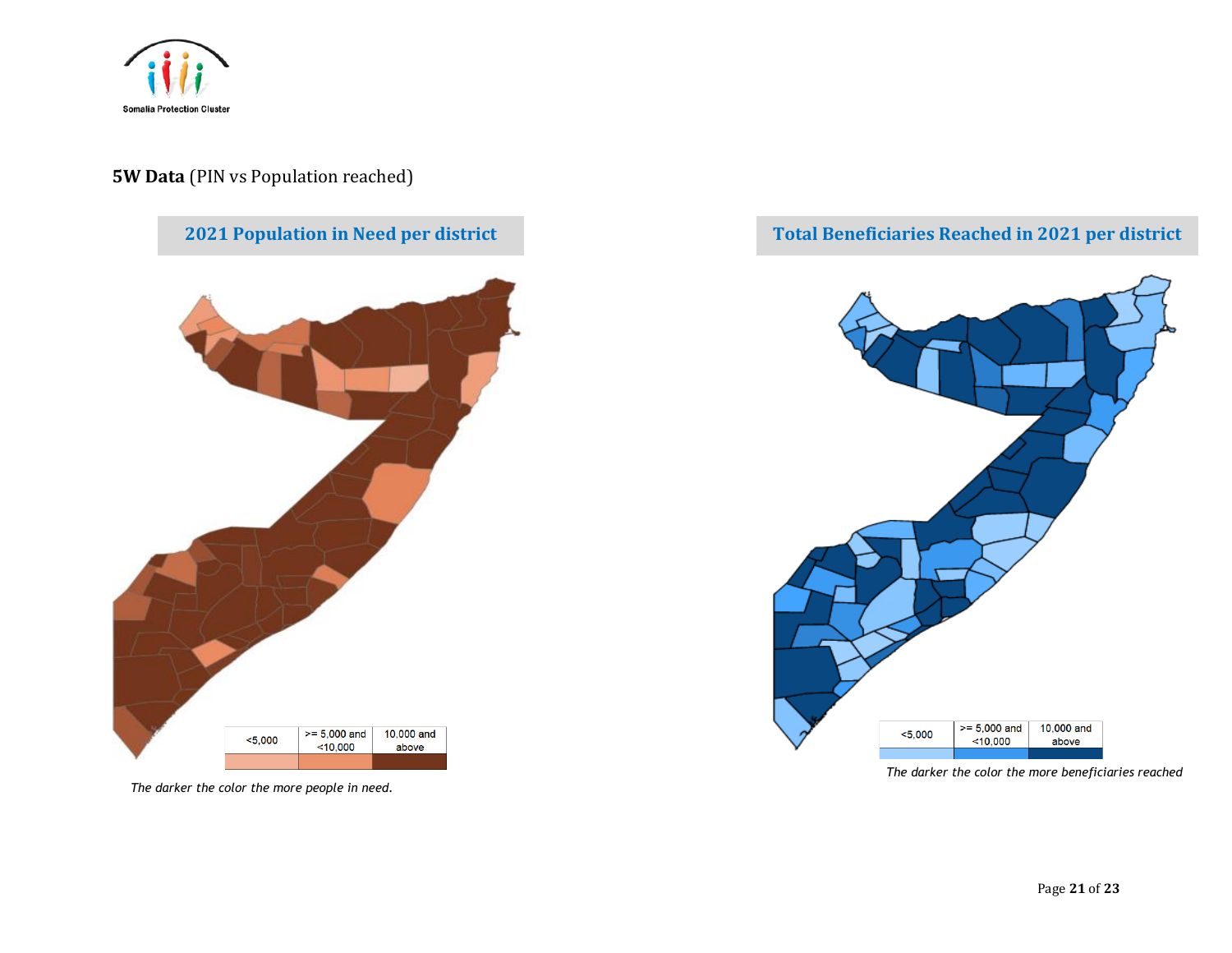

# **Funding Data**

The total funding requirement for the Protection Cluster and AoRs in 2021 is \$106.6 million, of which, \$29 million (27.5%) was received. Therefore, the funding gap of 72.5%, has led to significant gaps in protection service provision across the country.



**Funding Status**